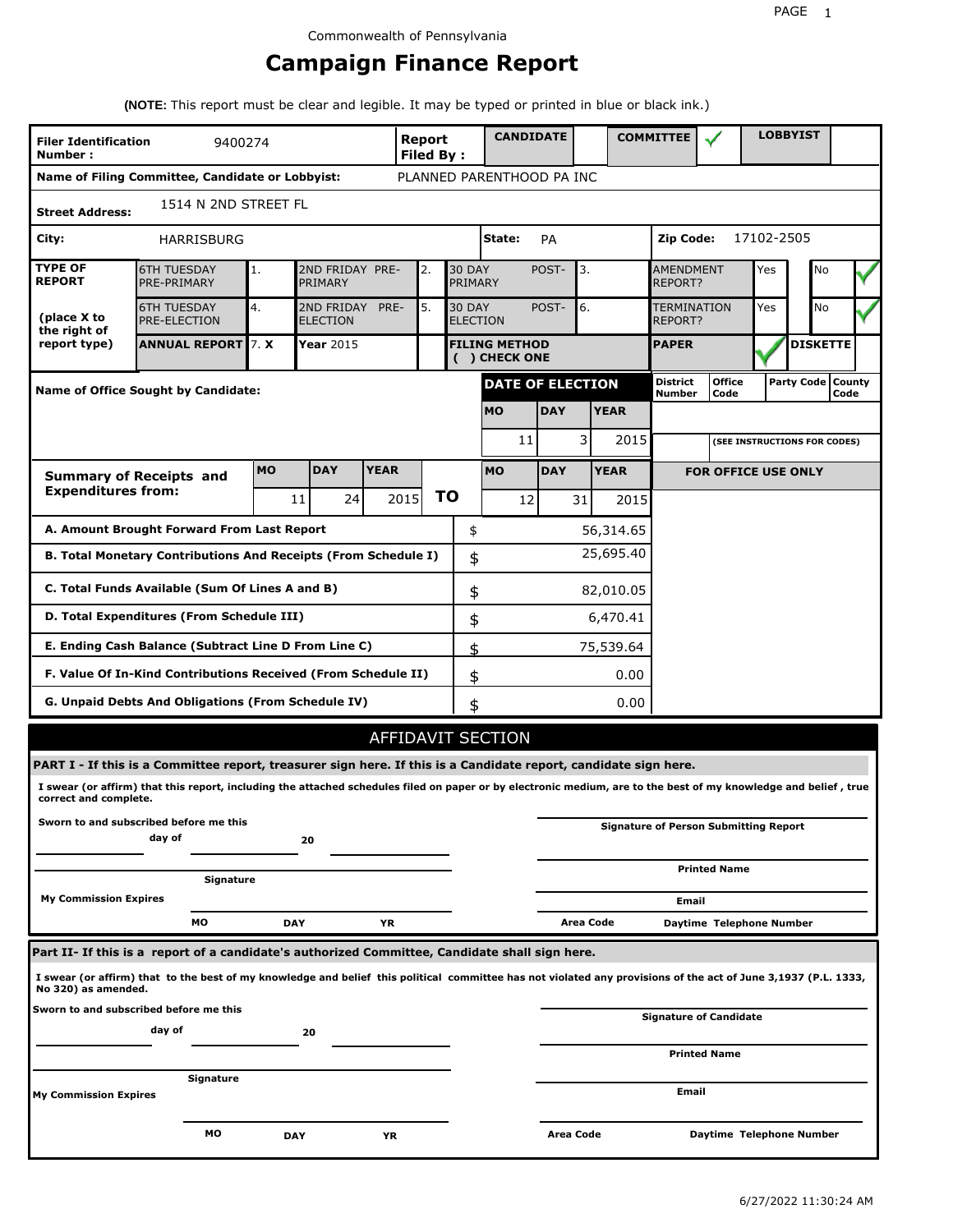# **SCHEDULE I CONTRIBUTIONS AND RECEIPTS**

**Detailed Summary Page**

| <b>Name of Filing Committee or Candidate</b>                                                                                                                                                | <b>Reporting Period</b> |                |                 |
|---------------------------------------------------------------------------------------------------------------------------------------------------------------------------------------------|-------------------------|----------------|-----------------|
| PLANNED PARENTHOOD PA INC                                                                                                                                                                   | From:                   | 11/24/2015 To: | 12/31/2015      |
| 1. Unitemized Contributions Received - \$50.00 or Less Per Contributor                                                                                                                      |                         |                |                 |
| <b>TOTAL for the Reporting Period</b>                                                                                                                                                       |                         | (1)            | \$<br>4,929.45  |
| 2. Contributions Received - \$50.01 To \$250.00 (From Part A and Part B)                                                                                                                    |                         |                |                 |
| <b>Contributions Received From Political Committees (Part A)</b>                                                                                                                            |                         |                | \$<br>0.00      |
| All Other Contributions (Part B)                                                                                                                                                            |                         |                | \$<br>4,756.65  |
| <b>TOTAL for the Reporting Period</b>                                                                                                                                                       |                         | (2)            | \$<br>4,756.65  |
|                                                                                                                                                                                             |                         |                |                 |
| 3. Contributions Received Over \$250.00 (From Part C and Part D)                                                                                                                            |                         |                |                 |
| <b>Contributions Received From Political Committees (Part C)</b>                                                                                                                            |                         |                | \$<br>0.00      |
| All Other Contributions (Part D)                                                                                                                                                            |                         |                | \$<br>16,009.30 |
| <b>TOTAL for the Reporting Period</b>                                                                                                                                                       |                         | (3)            | \$<br>16,009.30 |
| 4. Other Receipts, Refunds, Interest Earned, Returned Checks, Etc. (From Part E)                                                                                                            |                         |                |                 |
| <b>TOTAL for the Reporting Period</b>                                                                                                                                                       |                         | (4)            | \$<br>0.00      |
|                                                                                                                                                                                             |                         |                |                 |
| Total Monetary Contributions and Receipts During this Reporting Period (Add and enter amount<br>totals from Boxes 1,2,3 and 4; also enter this amount on Page1, Report Cover Page, Item B.) |                         |                | \$<br>25,695.40 |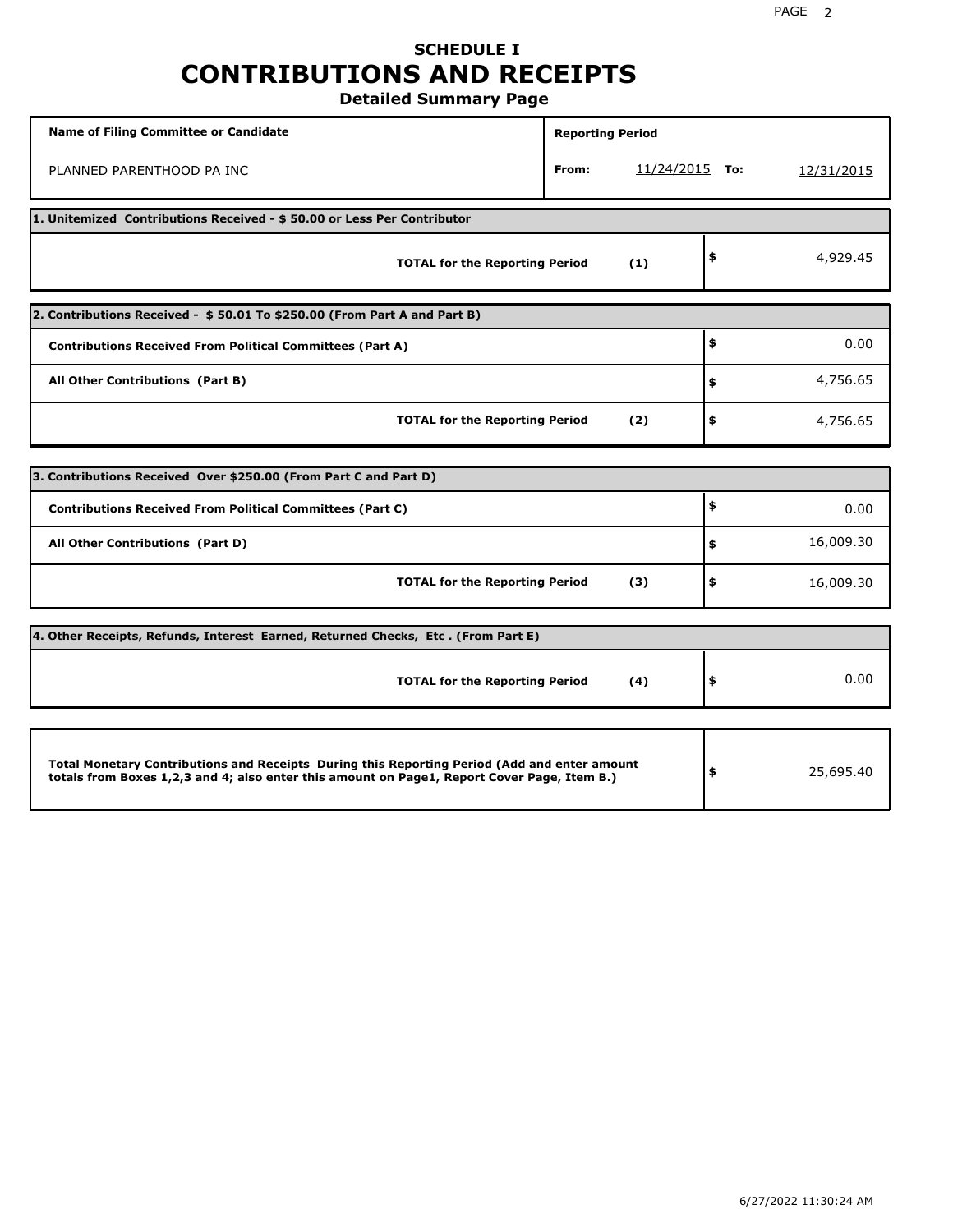# **CONTRIBUTIONS RECEIVED FROM POLITICAL COMMITTEES**

**\$50.01 TO \$250.00**

 **Use this Part to itemize only contributions received from political committees with an aggregate value from \$50.01 to \$250.00 in the reporting period.**

 **PART A**

| Name of Filing Committee or Candidate      |              |                   | <b>Reporting Period</b> |             |             |    |                   |
|--------------------------------------------|--------------|-------------------|-------------------------|-------------|-------------|----|-------------------|
|                                            |              |                   | From:                   |             | To:         |    |                   |
|                                            |              |                   |                         | <b>DATE</b> |             |    | <b>AMOUNT</b>     |
| <b>Full Name of Contributing Committee</b> |              |                   | <b>MO</b>               | <b>DAY</b>  | <b>YEAR</b> |    |                   |
| <b>Mailing Address</b>                     |              |                   |                         |             |             | \$ | 0.00              |
| City                                       | <b>State</b> | Zip Code (Plus 4) |                         |             |             |    |                   |
|                                            |              |                   |                         |             |             |    | <b>PAGE TOTAL</b> |
|                                            |              |                   |                         |             |             |    |                   |

**Enter Grand Total of Part A on Schedule I, Detailed Summary Page, Section 2.**

**\$** 0.00

PAGE 3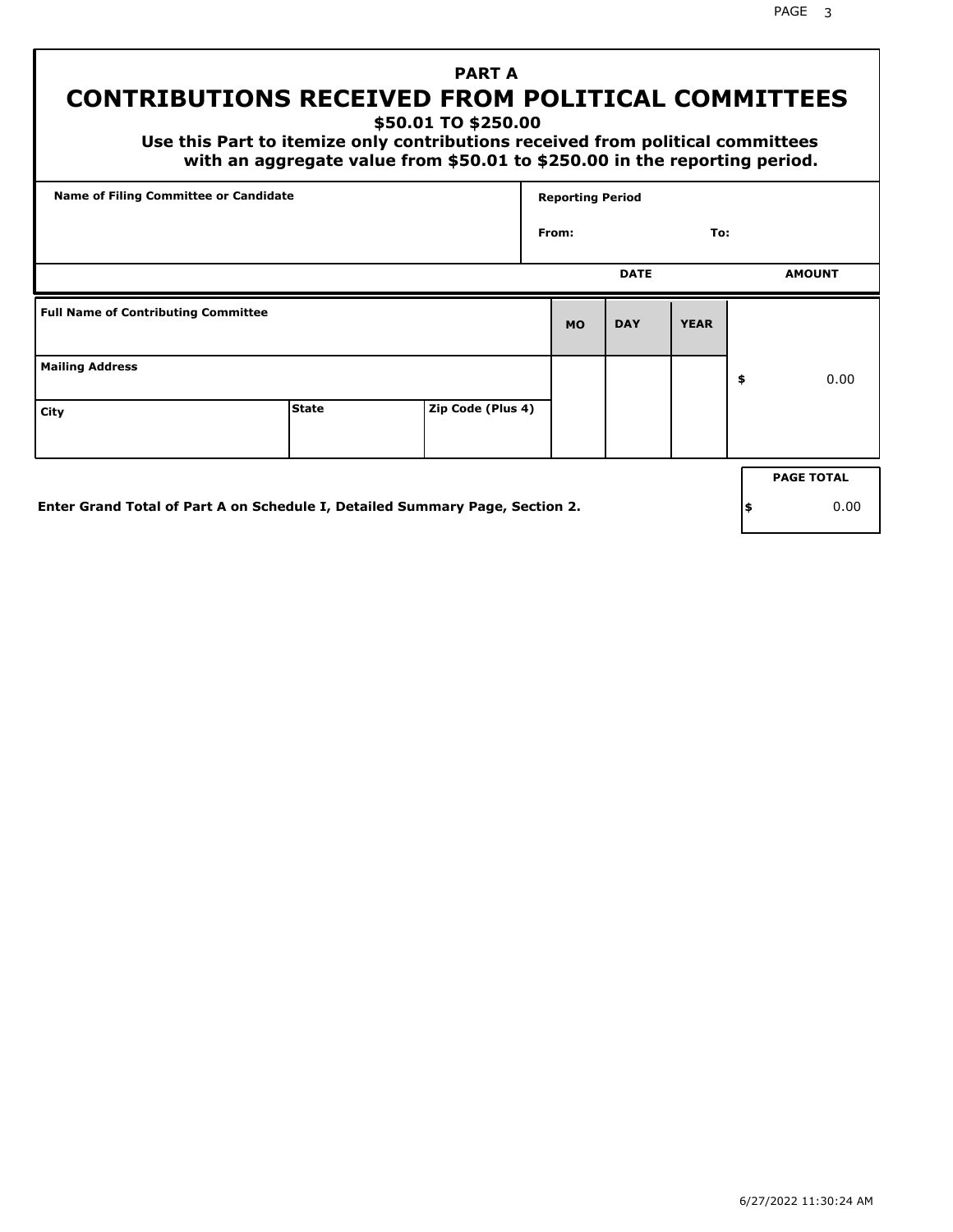| Use this Part to itemize all other contributions with an aggregate value from<br>(Exclude contributions from political committees reported in Part A) |                    | <b>PART B</b><br><b>ALL OTHER CONTRIBUTIONS</b><br>\$50.01 TO \$250.00<br>\$50.01 to \$250.00 in the reporting period. |                         |             |                  |    |               |
|-------------------------------------------------------------------------------------------------------------------------------------------------------|--------------------|------------------------------------------------------------------------------------------------------------------------|-------------------------|-------------|------------------|----|---------------|
| Name of Filing Committee or Candidate                                                                                                                 |                    |                                                                                                                        | <b>Reporting Period</b> |             |                  |    |               |
| PLANNED PARENTHOOD PA INC                                                                                                                             |                    |                                                                                                                        | From:                   |             | $11/24/2015$ To: |    | 12/31/2015    |
|                                                                                                                                                       |                    |                                                                                                                        |                         | <b>DATE</b> |                  |    | <b>AMOUNT</b> |
| <b>Full Name of Contributor</b><br>Joan Friedberg                                                                                                     |                    |                                                                                                                        | <b>MO</b>               | <b>DAY</b>  | <b>YEAR</b>      |    |               |
| <b>Mailing Address</b><br>5757 Bartlett Street, Apt 401                                                                                               |                    |                                                                                                                        |                         |             |                  | \$ | 90.00         |
| City                                                                                                                                                  | <b>State</b>       | Zip Code (Plus 4)                                                                                                      | 11                      | 25          | 2015             |    |               |
| Pittsburgh                                                                                                                                            | PA                 | 15217                                                                                                                  |                         |             |                  |    |               |
| <b>Full Name of Contributor</b><br>Susan Schewel                                                                                                      |                    |                                                                                                                        | <b>MO</b>               | <b>DAY</b>  | <b>YEAR</b>      |    |               |
| <b>Mailing Address</b><br>506 E Durham Street                                                                                                         |                    |                                                                                                                        |                         |             |                  | \$ | 225.00        |
| City<br>Philadelphia                                                                                                                                  | <b>State</b><br>PA | Zip Code (Plus 4)<br>19119                                                                                             | 11                      | 25          | 2015             |    |               |
| <b>Full Name of Contributor</b><br>Deborah Klayman Callahan                                                                                           |                    |                                                                                                                        | <b>MO</b>               | <b>DAY</b>  | <b>YEAR</b>      |    |               |
| <b>Mailing Address</b><br>540 Deer Hill Road                                                                                                          |                    |                                                                                                                        |                         |             |                  | ÷, | 90.00         |
| City<br>Shavertown                                                                                                                                    | <b>State</b>       | Zip Code (Plus 4)                                                                                                      | 11                      | 25          | 2015             |    |               |
|                                                                                                                                                       | PA                 | 18708                                                                                                                  |                         |             |                  |    |               |
| <b>Full Name of Contributor</b><br>Kathryn O'Neill                                                                                                    |                    |                                                                                                                        | <b>MO</b>               | <b>DAY</b>  | <b>YEAR</b>      |    |               |
| <b>Mailing Address</b><br>109 Miner Street                                                                                                            |                    |                                                                                                                        |                         |             |                  | \$ | 90.00         |
| City<br>Wilkes Barre                                                                                                                                  | <b>State</b><br>PA | Zip Code (Plus 4)<br>18702                                                                                             | 11                      | 25          | 2015             |    |               |
| <b>Full Name of Contributor</b><br>Alysa Bennet                                                                                                       |                    |                                                                                                                        | <b>MO</b>               | <b>DAY</b>  | <b>YEAR</b>      |    |               |
| <b>Mailing Address</b><br>11 Elmwood Avenue                                                                                                           |                    |                                                                                                                        |                         |             |                  | \$ | 90.00         |
| City<br>Narberth                                                                                                                                      | <b>State</b><br>PA | Zip Code (Plus 4)<br>19072                                                                                             | 11                      | 25          | 2015             |    |               |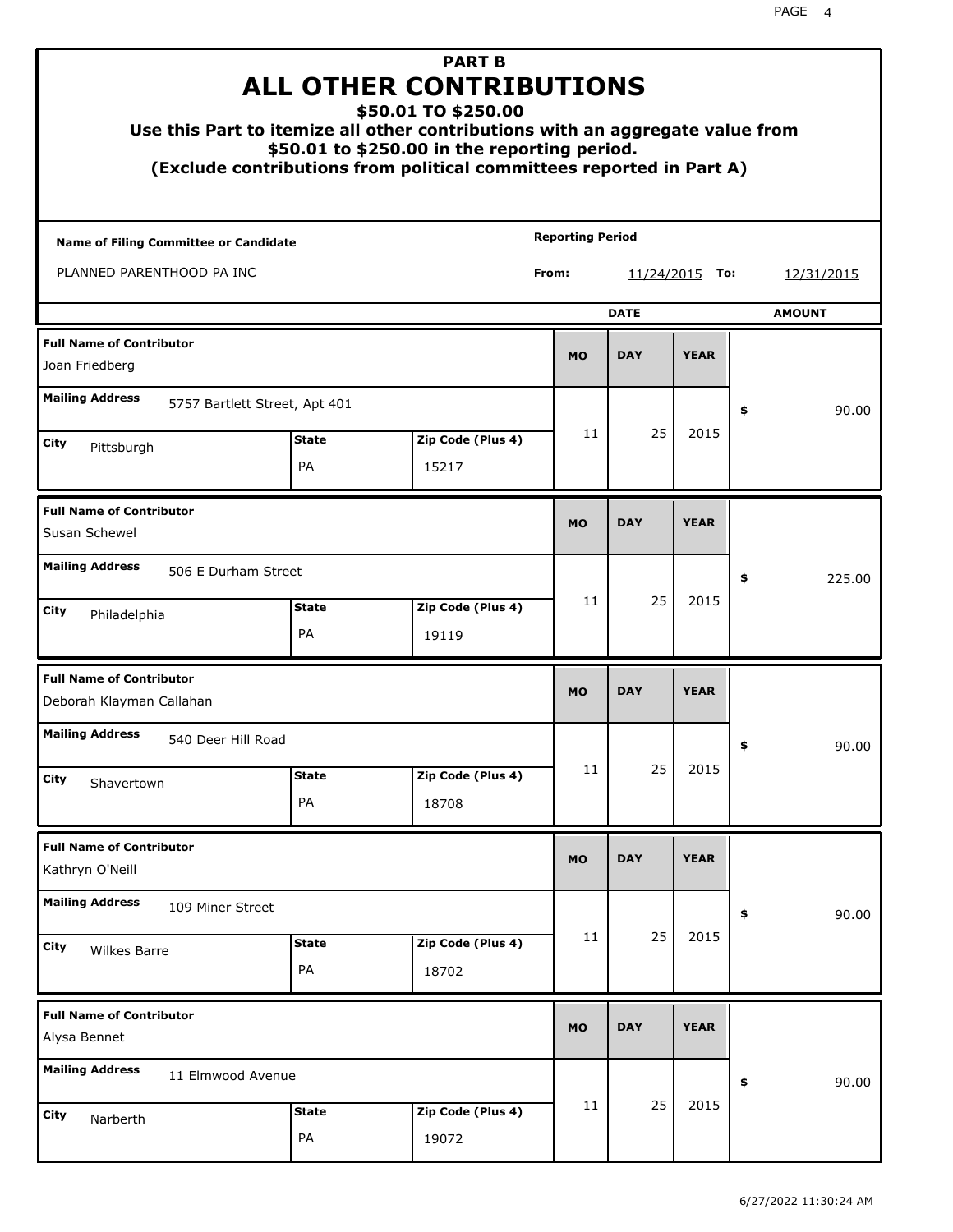| <b>Full Name of Contributor</b><br>Caren Glotfelty                                                                     | <b>MO</b> | <b>DAY</b> | <b>YEAR</b> |             |
|------------------------------------------------------------------------------------------------------------------------|-----------|------------|-------------|-------------|
| <b>Mailing Address</b><br>45 E Sycamore Street                                                                         |           |            |             | 90.00<br>\$ |
| Zip Code (Plus 4)<br><b>State</b><br>City<br>Pittsburgh<br>PA<br>15211                                                 | 11        | 25         | 2015        |             |
| <b>Full Name of Contributor</b><br>Sujata Damodaran Nagaraj                                                            | <b>MO</b> | <b>DAY</b> | <b>YEAR</b> |             |
| <b>Mailing Address</b><br>70 Seneca Drive                                                                              |           |            |             | 67.50<br>\$ |
| Zip Code (Plus 4)<br><b>State</b><br>City<br>Pittsburgh<br>PA<br>15228                                                 | 11        | 25         | 2015        |             |
| <b>Full Name of Contributor</b><br>Kelly Bumgarner                                                                     | <b>MO</b> | <b>DAY</b> | <b>YEAR</b> |             |
| <b>Mailing Address</b><br>40 Longuevue Drive<br>Zip Code (Plus 4)<br><b>State</b><br>City<br>Pittsburgh<br>PA<br>15228 | 11        | 25         | 2015        | 90.00<br>\$ |
|                                                                                                                        |           |            |             |             |
| <b>Full Name of Contributor</b><br><b>Richard Price</b>                                                                | <b>MO</b> | <b>DAY</b> | <b>YEAR</b> |             |
| <b>Mailing Address</b><br>1300 Bower Hill Road Apt 1123                                                                |           |            |             | 90.00<br>\$ |
| Zip Code (Plus 4)<br><b>State</b><br>City<br>Pittsburgh<br>PA<br>15243                                                 | 11        | 25         | 2015        |             |
| <b>Full Name of Contributor</b><br>Hugh Beal                                                                           | MO        | <b>DAY</b> | <b>YEAR</b> |             |
| <b>Mailing Address</b><br>107 Morrison Drive                                                                           |           |            |             | 90.00<br>\$ |
| Zip Code (Plus 4)<br><b>State</b><br>City<br>Pittsburgh<br>PA<br>15216                                                 | 11        | 25         | 2015        |             |
| <b>Full Name of Contributor</b><br>Kimberly J O-Dell                                                                   | <b>MO</b> | <b>DAY</b> | <b>YEAR</b> |             |
| <b>Mailing Address</b><br>479 Salem Drive                                                                              |           | 25         | 2015        | 90.00<br>\$ |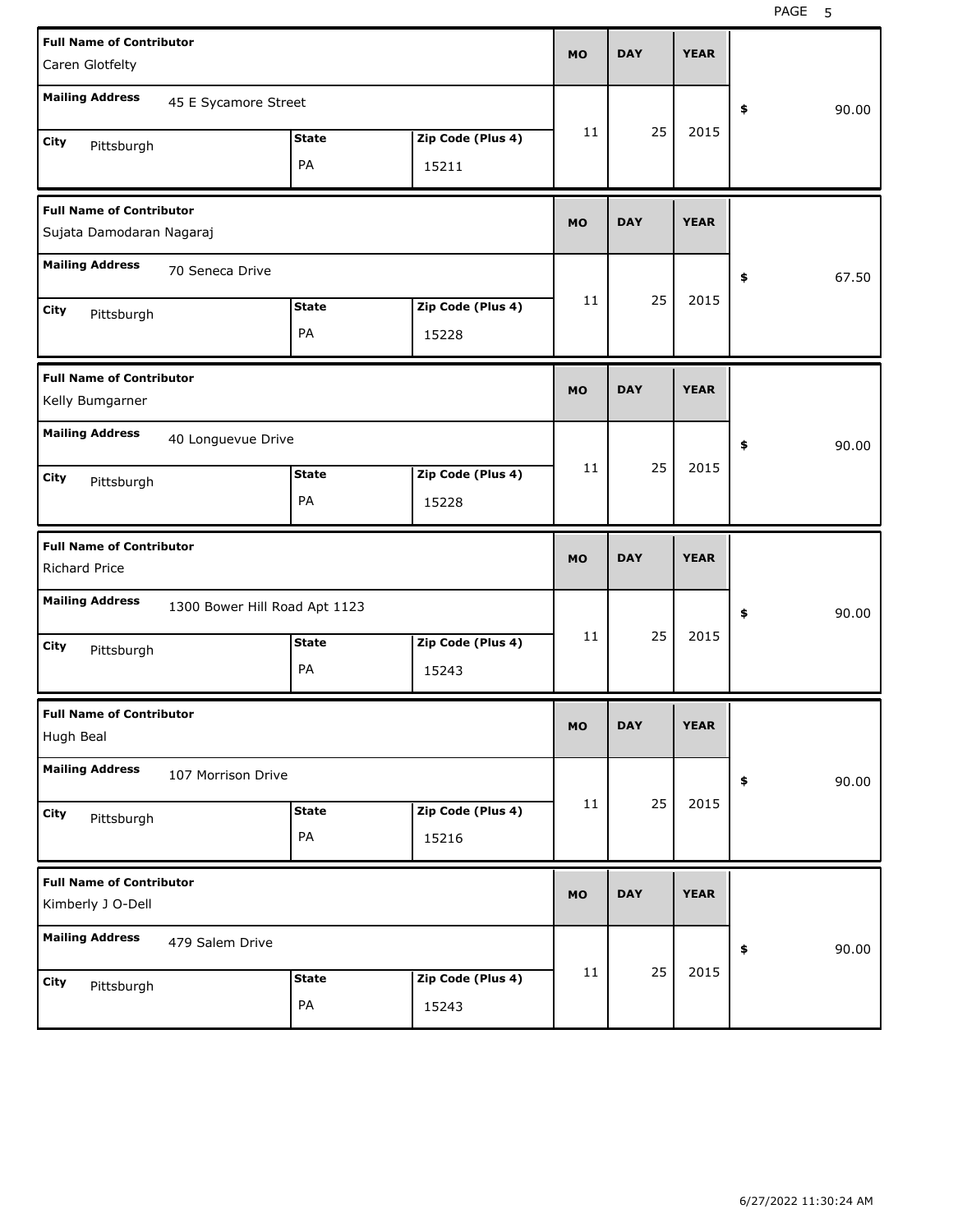| <b>Full Name of Contributor</b><br>Lawrence Lebowitz             |                               |                    |                            | <b>MO</b> | <b>DAY</b> | <b>YEAR</b> |             |
|------------------------------------------------------------------|-------------------------------|--------------------|----------------------------|-----------|------------|-------------|-------------|
| <b>Mailing Address</b>                                           | 222 Vernon Drive              |                    |                            |           |            |             | \$<br>90.00 |
| City<br>Pittsburgh                                               |                               | <b>State</b><br>PA | Zip Code (Plus 4)<br>15228 | 11        | 25         | 2015        |             |
| <b>Full Name of Contributor</b><br>Bety Jo Hirschfield Louik DMD |                               |                    |                            | <b>MO</b> | <b>DAY</b> | <b>YEAR</b> |             |
| <b>Mailing Address</b>                                           | 733 Washinton Road, Suite 310 |                    |                            |           |            |             | 67.50<br>\$ |
| City<br>Pittsburgh                                               |                               | <b>State</b><br>PA | Zip Code (Plus 4)<br>15228 | 11        | 25         | 2015        |             |
| <b>Full Name of Contributor</b><br>Sharon Abraham                |                               |                    |                            | <b>MO</b> | <b>DAY</b> | <b>YEAR</b> |             |
| <b>Mailing Address</b>                                           | 944 Academy Place             |                    |                            |           |            |             | 90.00<br>\$ |
| City<br>Pittsburgh                                               |                               | <b>State</b><br>PA | Zip Code (Plus 4)<br>15243 | 11        | 25         | 2015        |             |
|                                                                  |                               |                    |                            |           |            |             |             |
| <b>Full Name of Contributor</b><br>Sharon Greelish Cody          |                               |                    |                            | <b>MO</b> | <b>DAY</b> | <b>YEAR</b> |             |
| <b>Mailing Address</b>                                           | 1409 Hillcrest Road           |                    |                            |           |            |             | 67.50<br>\$ |
| City<br>Lancaster                                                |                               | <b>State</b><br>PA | Zip Code (Plus 4)<br>17603 | 11        | 25         | 2015        |             |
| <b>Full Name of Contributor</b><br>Gregory Paulson               |                               |                    |                            | <b>MO</b> | <b>DAY</b> | <b>YEAR</b> |             |
| <b>Mailing Address</b>                                           | Unknown                       |                    |                            |           |            |             | 67.50<br>\$ |
| City<br>Unknown                                                  |                               | <b>State</b><br>PA | Zip Code (Plus 4)<br>17102 | 11        | 25         | 2015        |             |
| <b>Full Name of Contributor</b><br>Susan Burlingame              |                               |                    |                            | <b>MO</b> | <b>DAY</b> | <b>YEAR</b> |             |
| <b>Mailing Address</b>                                           | 714 Steinman Drive            |                    |                            |           | 25         |             | 67.50<br>\$ |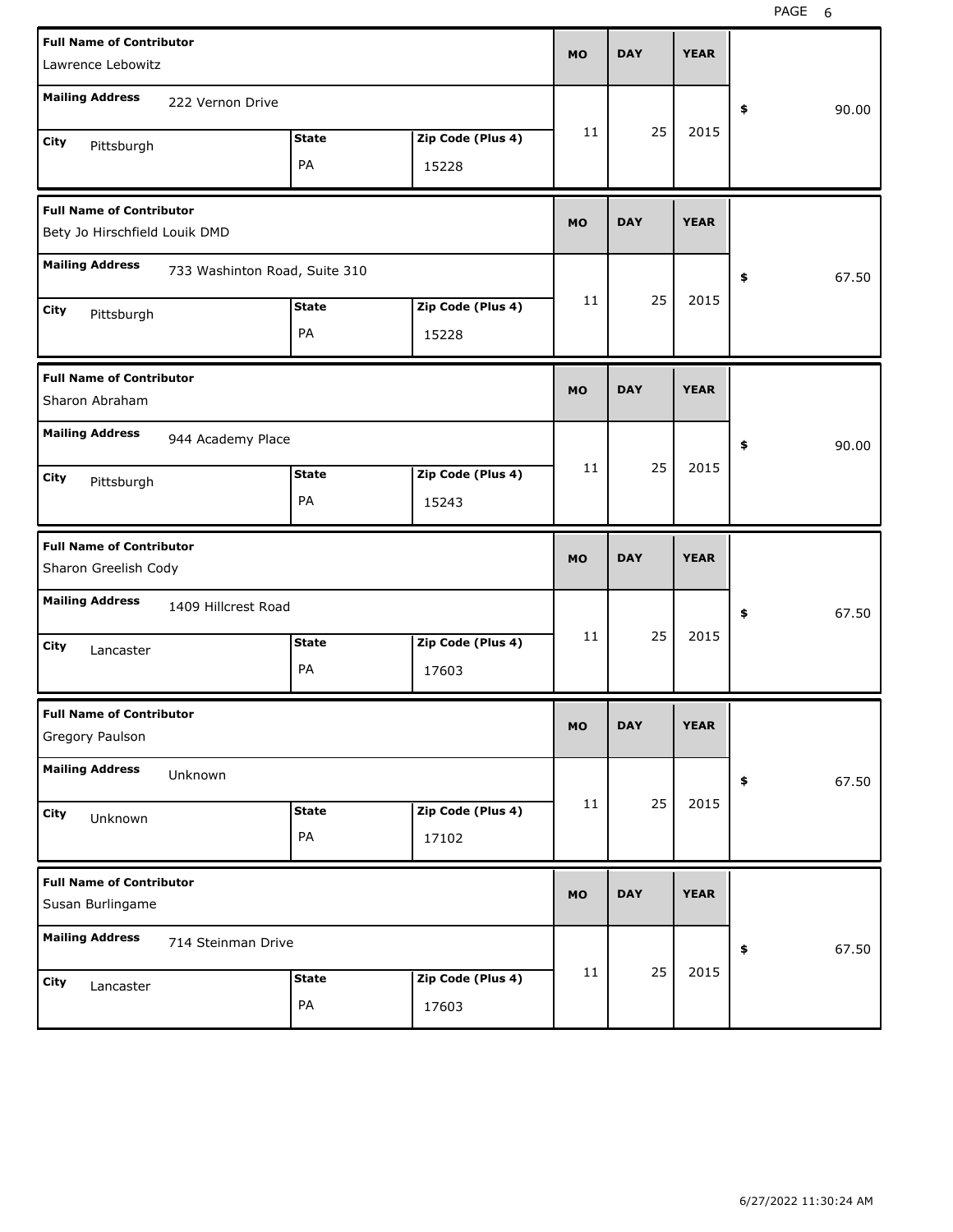| <b>Full Name of Contributor</b><br>Claire Thomason      |                       |                    |                            | <b>MO</b> | <b>DAY</b> | <b>YEAR</b> |              |
|---------------------------------------------------------|-----------------------|--------------------|----------------------------|-----------|------------|-------------|--------------|
| <b>Mailing Address</b>                                  | 1052 Cobblestone Lane |                    |                            |           |            |             | \$<br>90.00  |
| City<br>Lancaster                                       |                       | <b>State</b><br>PA | Zip Code (Plus 4)<br>17601 | 11        | 25         | 2015        |              |
| <b>Full Name of Contributor</b><br>Phyllis Whitesell    |                       |                    |                            | <b>MO</b> | <b>DAY</b> | <b>YEAR</b> |              |
| <b>Mailing Address</b>                                  | 580 N School lane     |                    |                            |           |            |             | \$<br>90.00  |
| City<br>Lancaster                                       |                       | <b>State</b><br>PA | Zip Code (Plus 4)<br>17603 | 11        | 25         | 2015        |              |
| <b>Full Name of Contributor</b><br>Samuel Mecum         |                       |                    |                            | <b>MO</b> | <b>DAY</b> | <b>YEAR</b> |              |
| <b>Mailing Address</b>                                  | 1835 Eden Road        |                    |                            | 11        | 25         | 2015        | \$<br>121.50 |
| City<br>Lancaster                                       |                       | <b>State</b><br>PA | Zip Code (Plus 4)<br>17601 |           |            |             |              |
|                                                         |                       |                    |                            |           |            |             |              |
| <b>Full Name of Contributor</b><br>Morgan Plant & Assoc |                       |                    |                            | <b>MO</b> | <b>DAY</b> | <b>YEAR</b> |              |
| <b>Mailing Address</b>                                  | 322 S West Street     |                    |                            |           |            |             | \$<br>225.00 |
| City<br>Carlisle                                        |                       | <b>State</b><br>PA | Zip Code (Plus 4)<br>17013 | 11        | 25         | 2015        |              |
| <b>Full Name of Contributor</b><br>Maureen McHugh       |                       |                    |                            | <b>MO</b> | <b>DAY</b> | <b>YEAR</b> |              |
| <b>Mailing Address</b>                                  | 5001 Impala Drive     |                    |                            |           |            |             | \$<br>200.00 |
| City<br>Murrysville                                     |                       | <b>State</b><br>PA | Zip Code (Plus 4)<br>15668 | 12        | $10\,$     | 2015        |              |
| <b>Full Name of Contributor</b><br>Jessica Klein        |                       |                    |                            | MO        | <b>DAY</b> | <b>YEAR</b> |              |
| <b>Mailing Address</b>                                  | 900 Alpine Blvd       |                    |                            | 12        | 30         | 2015        | \$<br>125.00 |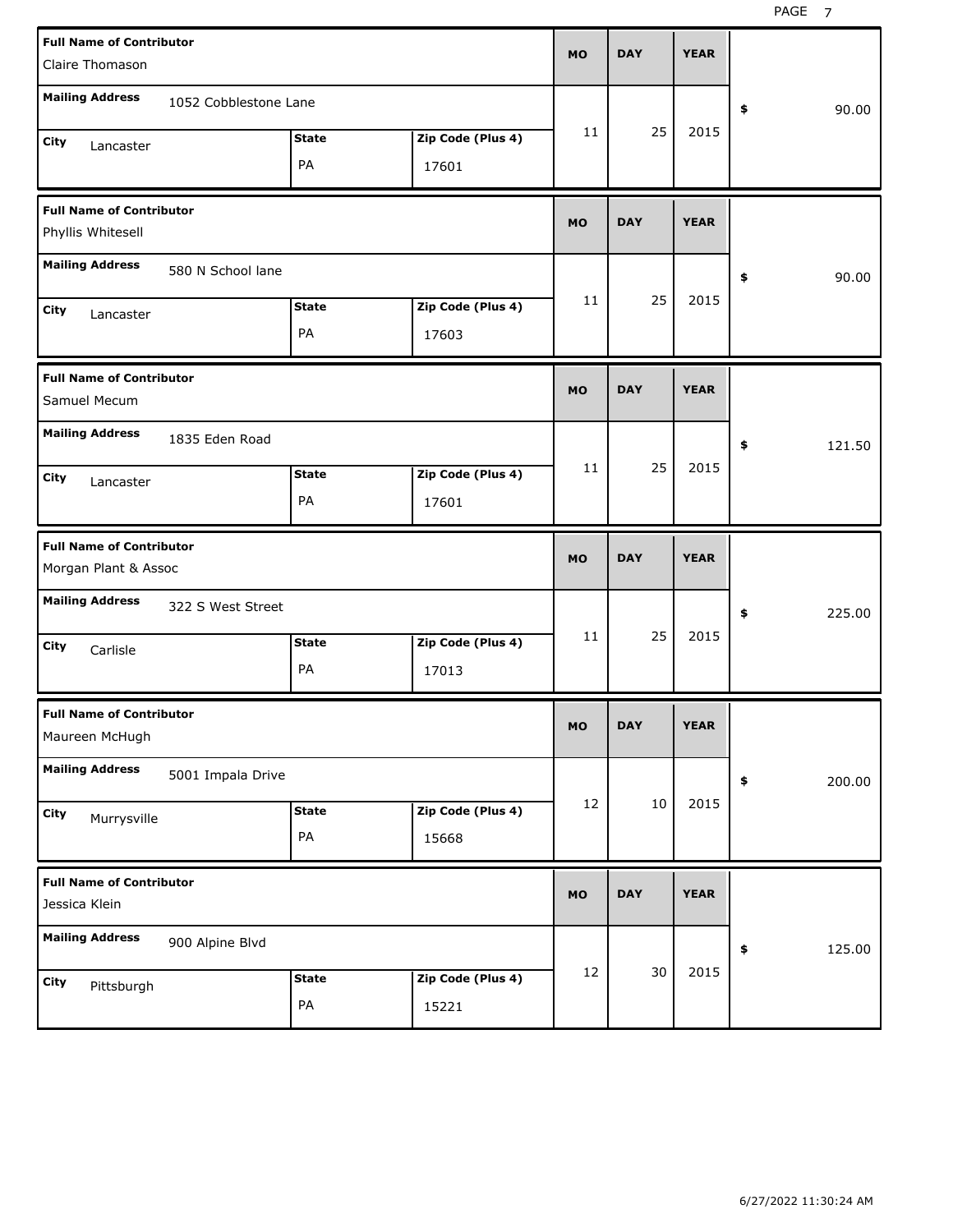PAGE 8

| <b>Full Name of Contributor</b>                         |                                    |                   | <b>MO</b> | <b>DAY</b> | <b>YEAR</b> |                       |
|---------------------------------------------------------|------------------------------------|-------------------|-----------|------------|-------------|-----------------------|
| Meredith Driscoll                                       |                                    |                   |           |            |             |                       |
| <b>Mailing Address</b><br>146 Woodhaven Drive           |                                    |                   |           |            |             | 75.00<br>\$           |
| City<br>Pittsburgh                                      | <b>State</b>                       | Zip Code (Plus 4) | 12        | 30         | 2015        |                       |
|                                                         | PA                                 | 15228             |           |            |             |                       |
| <b>Full Name of Contributor</b><br>Stuart Olmsted       |                                    |                   | <b>MO</b> | <b>DAY</b> | <b>YEAR</b> |                       |
| <b>Mailing Address</b><br>1005 Lancaster Avenue         |                                    |                   |           |            |             | 125.00<br>\$          |
| City                                                    | <b>State</b>                       | Zip Code (Plus 4) | 12        | 30         | 2015        |                       |
| Pittsburgh                                              | PA                                 | 15218             |           |            |             |                       |
| <b>Full Name of Contributor</b><br>Erika Fricke         |                                    |                   | <b>MO</b> | <b>DAY</b> | <b>YEAR</b> |                       |
| <b>Mailing Address</b><br>225 Taylor Street             |                                    |                   |           |            |             | \$<br>202.50          |
| City<br>Pittsburgh                                      | <b>State</b>                       | Zip Code (Plus 4) | 12        | 11         | 2015        |                       |
|                                                         | PA                                 | 15224             |           |            |             |                       |
|                                                         |                                    |                   |           |            |             |                       |
| <b>Full Name of Contributor</b><br>staci Simon          |                                    |                   | <b>MO</b> | <b>DAY</b> | <b>YEAR</b> |                       |
| <b>Mailing Address</b><br>348 Hampton Drive             |                                    |                   |           |            |             | \$<br>90.00           |
| City<br>Feasterville                                    | <b>State</b>                       | Zip Code (Plus 4) | 12        | 11         | 2015        |                       |
|                                                         | PA                                 | 19053             |           |            |             |                       |
| <b>Full Name of Contributor</b><br>Lorraine Hovis       |                                    |                   | МO        | <b>DAY</b> | <b>YEAR</b> |                       |
| <b>Mailing Address</b><br>2764 Fairway Drive            |                                    |                   |           |            |             | $\clubsuit$<br>135.00 |
| City<br>York                                            | <b>State</b>                       | Zip Code (Plus 4) | 12        | 11         | 2015        |                       |
|                                                         | PA                                 | 17402             |           |            |             |                       |
| <b>Full Name of Contributor</b><br><b>Betty Cantino</b> |                                    |                   | <b>MO</b> | <b>DAY</b> | <b>YEAR</b> |                       |
| <b>Mailing Address</b>                                  | 1382 Newtown-Langhorne Road, J-100 |                   |           |            |             | 90.00<br>\$           |
| City<br>Newtown                                         | <b>State</b>                       | Zip Code (Plus 4) | 12        | 11         | 2015        |                       |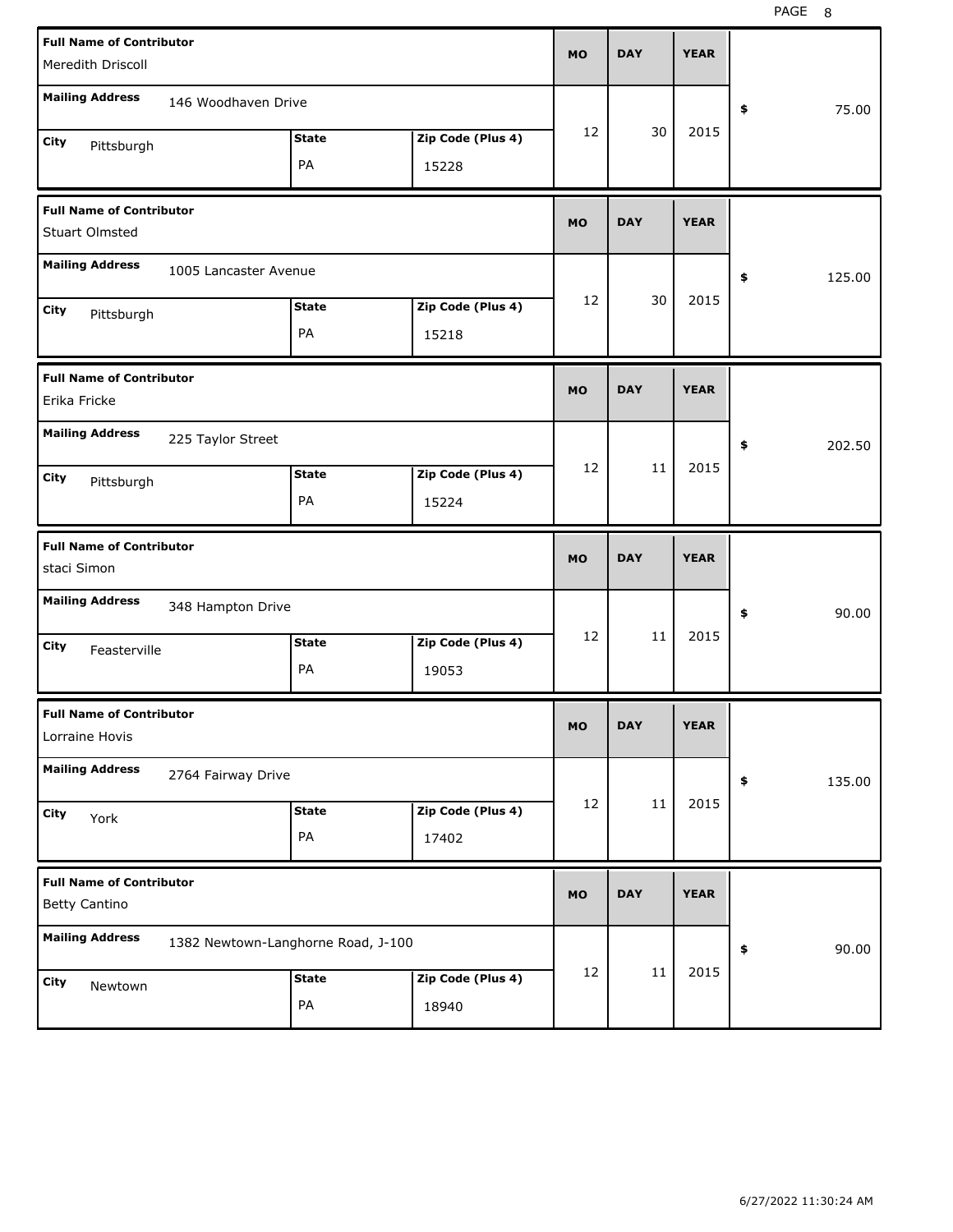PAGE 9

| <b>Full Name of Contributor</b><br>Linda Shuhler    |                    | <b>MO</b>                  | <b>DAY</b> | <b>YEAR</b> |             |              |
|-----------------------------------------------------|--------------------|----------------------------|------------|-------------|-------------|--------------|
| <b>Mailing Address</b><br>4207 Cottonwood Court     |                    |                            |            |             |             | \$<br>54.00  |
| City<br>Allentown                                   | <b>State</b><br>PA | Zip Code (Plus 4)<br>18103 | 12         | 11          | 2015        |              |
| <b>Full Name of Contributor</b><br>William Ewing    |                    |                            | <b>MO</b>  | <b>DAY</b>  | <b>YEAR</b> |              |
| <b>Mailing Address</b><br>510 E Mt. Pleasant Avenue |                    |                            |            |             |             | \$<br>225.00 |
| City<br>Philadelphia                                | <b>State</b><br>PA | Zip Code (Plus 4)<br>19119 | 12         | 11          | 2015        |              |
| <b>Full Name of Contributor</b><br>RObert Roggio    |                    |                            | <b>MO</b>  | <b>DAY</b>  | <b>YEAR</b> |              |
| <b>Mailing Address</b><br>118 Margaret Lane         |                    |                            |            |             |             | \$<br>225.00 |
| City<br>Malvern                                     | <b>State</b><br>PA | Zip Code (Plus 4)<br>19355 | 12         | 11          | 2015        |              |
|                                                     |                    |                            |            |             |             |              |
| <b>Full Name of Contributor</b><br>Judith Wilson    |                    |                            | <b>MO</b>  | <b>DAY</b>  | <b>YEAR</b> |              |
| <b>Mailing Address</b><br>507 Kettlehouse Pond      |                    |                            |            |             |             | \$<br>90.00  |
| City<br>Chesterbrook                                | <b>State</b><br>PA | Zip Code (Plus 4)<br>29087 | 12         | 11          | 2015        |              |
| <b>Full Name of Contributor</b><br>Sandra Williams  |                    |                            | <b>MO</b>  | <b>DAY</b>  | <b>YEAR</b> |              |
| <b>Mailing Address</b><br>911 N Valley Road         |                    |                            |            |             |             | \$<br>225.00 |
| City<br>Paoli                                       | <b>State</b><br>PA | Zip Code (Plus 4)<br>19301 | 12         | 11          | 2015        |              |
| <b>Full Name of Contributor</b><br>Lawrence Berger  |                    |                            | <b>MO</b>  | <b>DAY</b>  | <b>YEAR</b> |              |
| <b>Mailing Address</b><br>360 Pond View Road        |                    |                            | 12         | $11\,$      | 2015        | 90.00<br>\$  |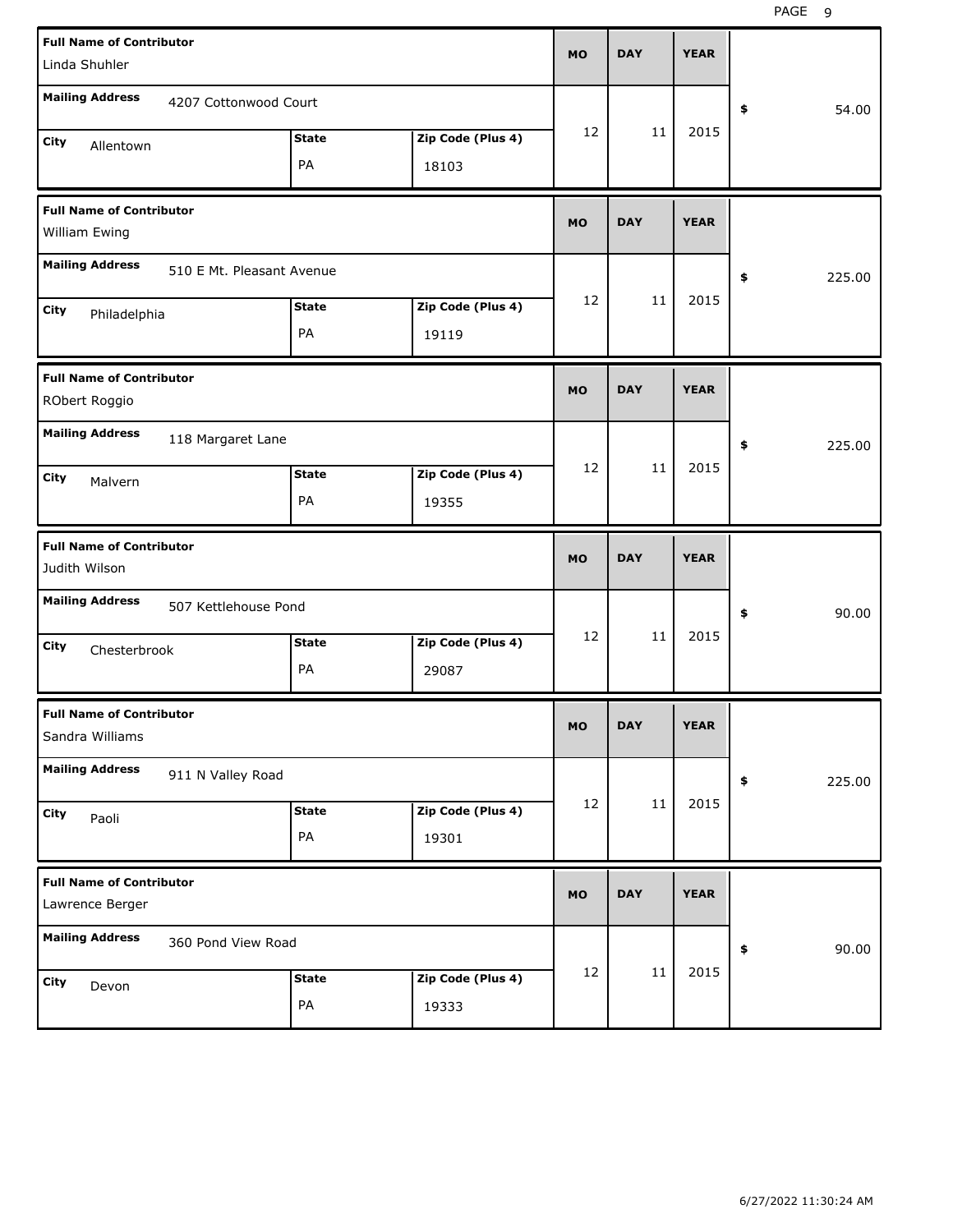| <b>Full Name of Contributor</b><br>Dr. Douglas Holsclaw                    |                    | <b>MO</b>                  | <b>DAY</b>        | <b>YEAR</b> |             |              |
|----------------------------------------------------------------------------|--------------------|----------------------------|-------------------|-------------|-------------|--------------|
| <b>Mailing Address</b><br>42 Llanberris Road                               | <b>State</b>       |                            |                   |             |             | \$<br>180.00 |
| City<br>Bala Cynwyd                                                        | PA                 | Zip Code (Plus 4)<br>19004 | 12                | 11          | 2015        |              |
| <b>Full Name of Contributor</b><br>Cynthia Jimenez                         |                    |                            | <b>MO</b>         | <b>DAY</b>  | <b>YEAR</b> |              |
| <b>Mailing Address</b><br>932 Franklin Street<br><b>City</b><br>Wyomissing | <b>State</b><br>PA | Zip Code (Plus 4)<br>19610 | $12 \overline{ }$ | 11          | 2015        | \$<br>180.00 |
| <b>Full Name of Contributor</b><br>Denise Stock                            |                    |                            | <b>MO</b>         | <b>DAY</b>  | <b>YEAR</b> |              |
| <b>Mailing Address</b><br>959 Fawn Lane                                    |                    |                            |                   |             |             | \$<br>170.85 |
| City<br>Export                                                             | <b>State</b><br>PA | Zip Code (Plus 4)<br>15632 | 12                | 10          | 2015        |              |
| <b>Full Name of Contributor</b><br>Gwendolen Pechan                        |                    |                            | <b>MO</b>         | <b>DAY</b>  | <b>YEAR</b> |              |
| <b>Mailing Address</b><br>1062 Stanton Terrace                             |                    |                            |                   |             |             | \$<br>195.30 |
| <b>City</b><br>Pittsburgh                                                  | <b>State</b><br>PA | Zip Code (Plus 4)<br>15201 | 12                | 10          | 2015        |              |
|                                                                            |                    |                            |                   |             |             |              |

**Enter Grand Total of Part A on Schedule I, Detailed Summary Page, Section 2.**

**PAGE TOTAL**

**\$** 4,756.65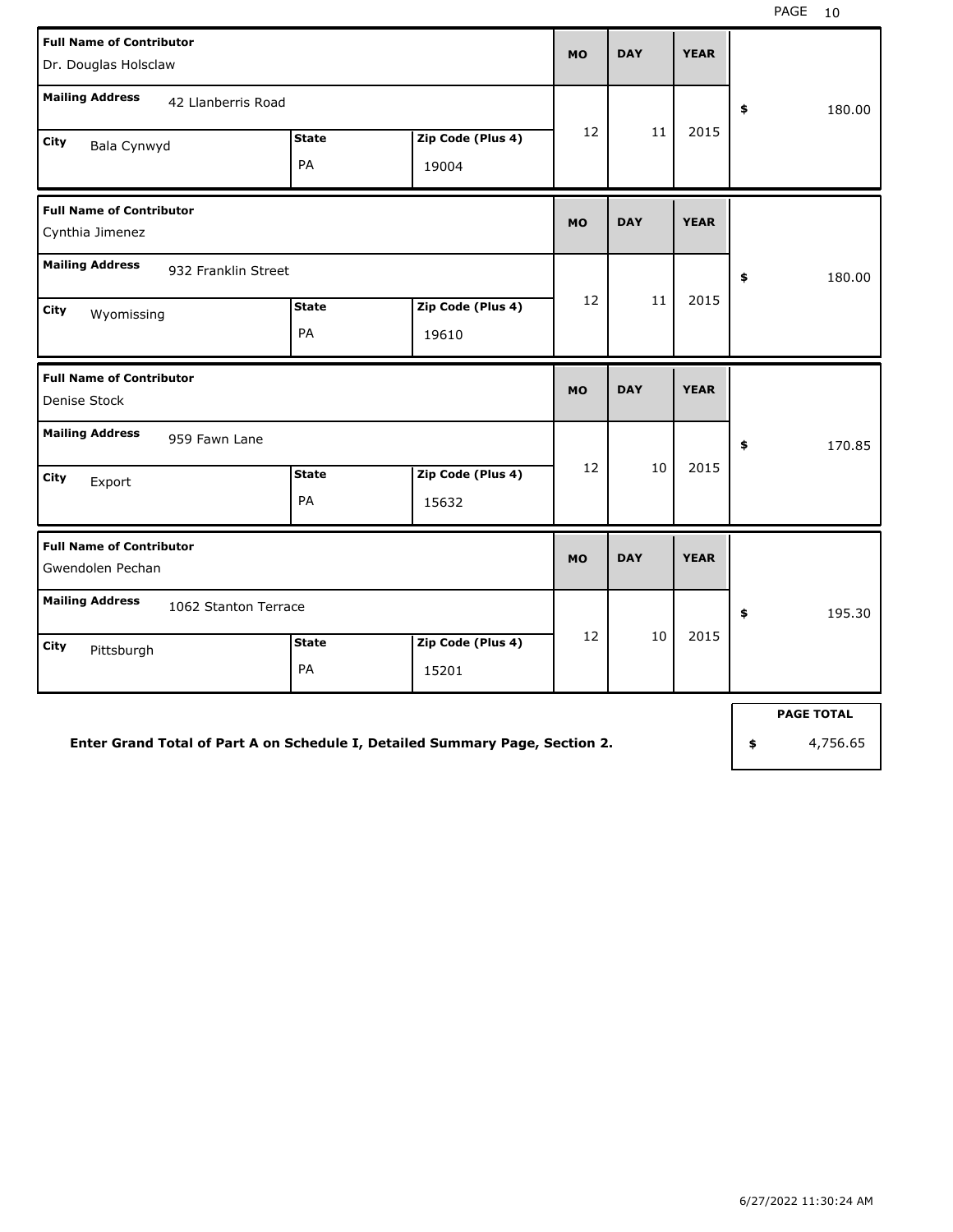# **PART C Contributions Received From Political Committees**

**OVER \$250.00**

 **Use this Part to itemize only contributions received from Political committees with an aggregate value from Over \$250.00 in the reporting period.**

| Name of Filing Committee or Candidate                                        |              |  |                   | <b>Reporting Period</b> |            |             |    |                   |
|------------------------------------------------------------------------------|--------------|--|-------------------|-------------------------|------------|-------------|----|-------------------|
|                                                                              |              |  | From:             |                         |            | To:         |    |                   |
|                                                                              |              |  |                   | <b>DATE</b>             |            |             |    | <b>AMOUNT</b>     |
| <b>Full Name of Contributing Committee</b>                                   |              |  |                   | <b>MO</b>               | <b>DAY</b> | <b>YEAR</b> |    |                   |
| <b>Mailing Address</b>                                                       |              |  |                   |                         |            |             | \$ | 0.00              |
| City                                                                         | <b>State</b> |  | Zip Code (Plus 4) |                         |            |             |    |                   |
|                                                                              |              |  |                   |                         |            |             |    | <b>PAGE TOTAL</b> |
| Enter Grand Total of Part C on Schedule I, Detailed Summary Page, Section 3. |              |  |                   |                         |            |             | \$ | 0.00              |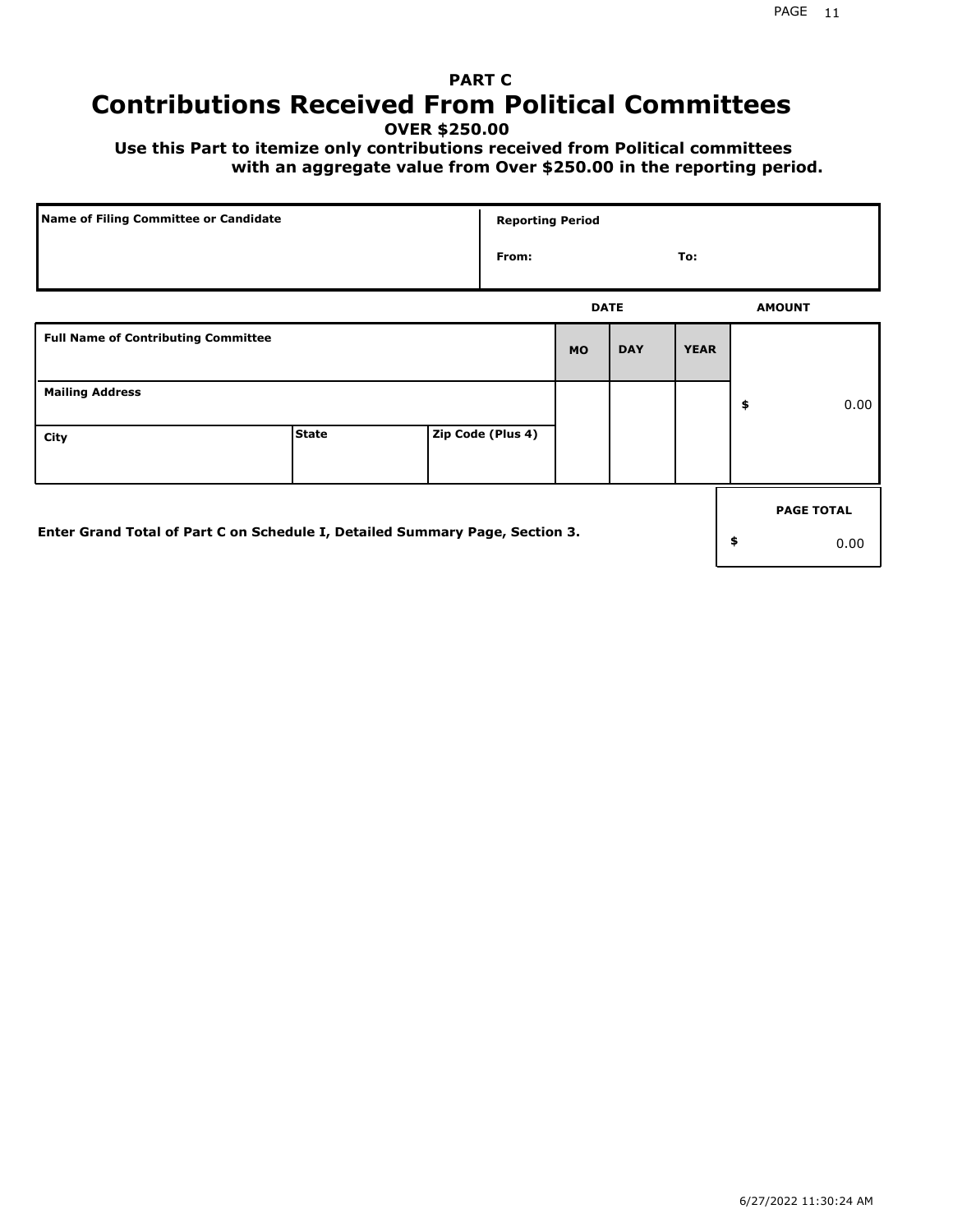# **PART D ALL OTHER CONTRIBUTIONS**

#### **OVER \$250.00**

#### **Use this Part to itemize all other contributions with an aggregate value of**

 **over \$250.00 in the reporting period.**

 **(Exclude contributions from political committees reported in Part C.)** 

| Name of Filing Committee or Candidate                                 |              |  |                   |       | <b>Reporting Period</b>      |                  |                   |                   |  |  |
|-----------------------------------------------------------------------|--------------|--|-------------------|-------|------------------------------|------------------|-------------------|-------------------|--|--|
| PLANNED PARENTHOOD PA INC                                             |              |  |                   | From: |                              | $11/24/2015$ To: |                   | 12/31/2015        |  |  |
|                                                                       |              |  |                   |       |                              | <b>DATE</b>      |                   | <b>AMOUNT</b>     |  |  |
| <b>Full Name of Contributor</b><br>Carole King                        |              |  |                   |       | <b>MO</b>                    | <b>DAY</b>       | <b>YEAR</b>       |                   |  |  |
| <b>Mailing</b><br>903 Notre Dame Place<br><b>Address</b>              |              |  |                   |       |                              |                  |                   | 488.70<br>\$      |  |  |
| City<br>Pittsburgh                                                    | <b>State</b> |  | Zip Code (Plus 4) |       | 12                           | 10               | 2015              |                   |  |  |
|                                                                       | PA<br>15215  |  |                   |       |                              |                  |                   |                   |  |  |
| <b>Employer Name</b><br>Unknown                                       |              |  |                   |       | <b>Occupation</b>            |                  | Unknown           |                   |  |  |
| <b>Employer Mailing Address/Principal Place of</b><br><b>Business</b> |              |  | City              |       |                              | <b>State</b>     |                   | Zip Code (Plus 4) |  |  |
| Unknown                                                               |              |  | PIttsburgh        |       |                              | PA               |                   | 15215             |  |  |
| <b>Full Name of Contributor</b><br>Michael Sciarretti                 |              |  |                   |       | <b>MO</b>                    | <b>DAY</b>       | <b>YEAR</b>       |                   |  |  |
| <b>Mailing</b><br>949 Wellsley Road<br><b>Address</b>                 |              |  |                   |       |                              |                  |                   | \$<br>464.25      |  |  |
| City<br>Pittsburgh                                                    | <b>State</b> |  | Zip Code (Plus 4) |       | 12                           | 10               | 2015              |                   |  |  |
|                                                                       | PA           |  | 15206             |       |                              |                  |                   |                   |  |  |
| <b>Employer Name</b><br>Unknown                                       |              |  |                   |       | <b>Occupation</b><br>Unknown |                  |                   |                   |  |  |
| <b>Employer Mailing Address/Principal Place of</b><br><b>Business</b> |              |  | City              |       | <b>State</b>                 |                  |                   | Zip Code (Plus 4) |  |  |
| Unknown                                                               |              |  | PIttsburgh        |       |                              | PA               |                   | 15206             |  |  |
| <b>Full Name of Contributor</b><br>Dover Strategy Group               |              |  |                   |       | <b>MO</b>                    | <b>DAY</b>       | <b>YEAR</b>       |                   |  |  |
| <b>Mailing</b><br>823 N 25th Street<br><b>Address</b>                 |              |  |                   |       |                              |                  |                   | \$<br>2,000.00    |  |  |
| <b>City</b><br>Philadelphia                                           | <b>State</b> |  | Zip Code (Plus 4) |       | 12                           | $10\,$           | 2015              |                   |  |  |
|                                                                       | PA           |  | 19130             |       |                              |                  |                   |                   |  |  |
| <b>Employer Name</b><br>Dover Strategy Group                          |              |  |                   |       | <b>Occupation</b>            |                  | Unknown           |                   |  |  |
| <b>Employer Mailing Address/Principal Place of</b><br><b>Business</b> |              |  | <b>City</b>       |       | <b>State</b>                 |                  | Zip Code (Plus 4) |                   |  |  |
| 823 N 25th Street                                                     |              |  | Philadelphia      |       |                              | PA               |                   | 19130             |  |  |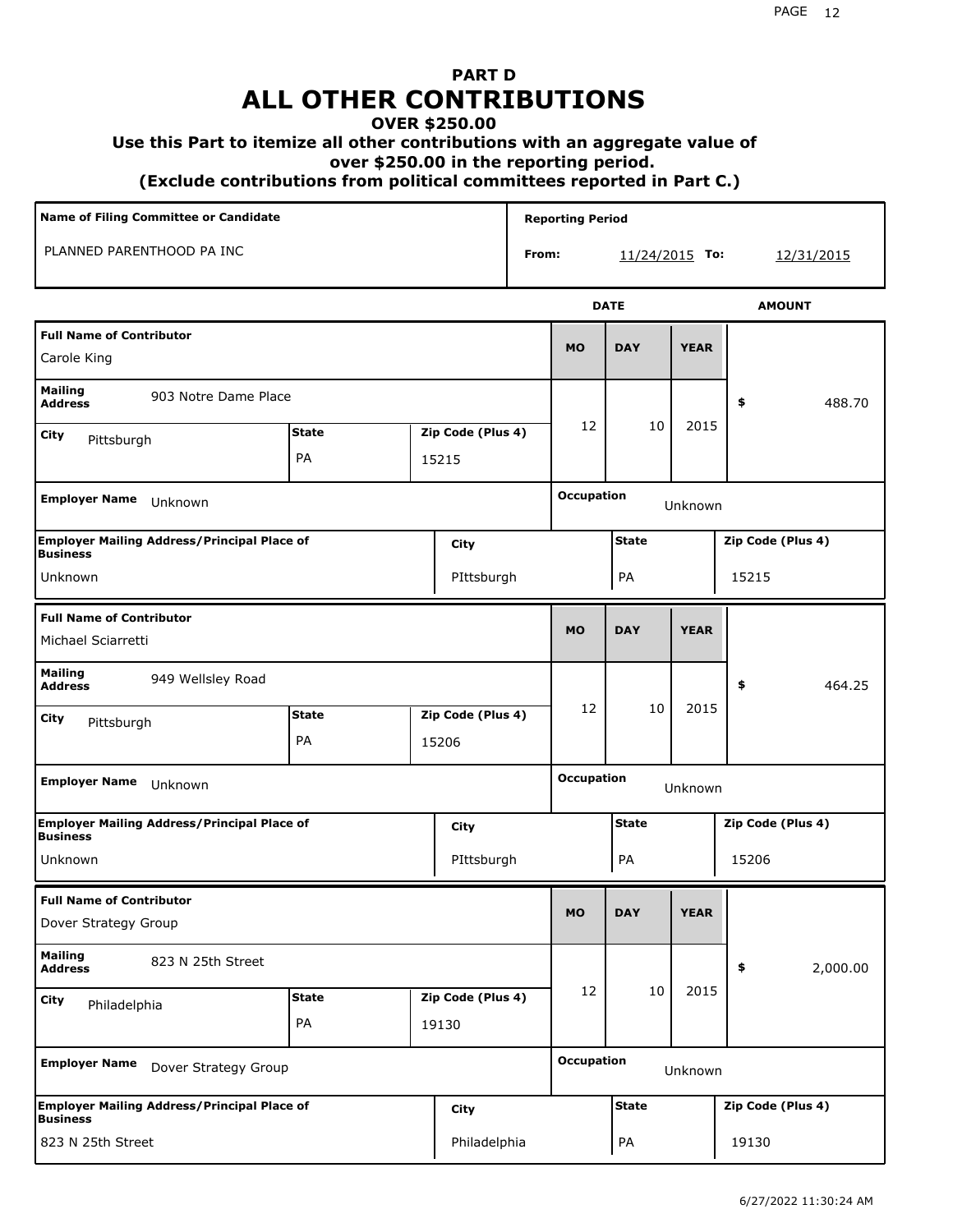| <b>Full Name of Contributor</b>                       |                                                    |              |                   |                   | <b>DAY</b>   | <b>YEAR</b> |                   |          |
|-------------------------------------------------------|----------------------------------------------------|--------------|-------------------|-------------------|--------------|-------------|-------------------|----------|
| T.B. Hagen                                            |                                                    |              |                   | <b>MO</b>         |              |             |                   |          |
| <b>Mailing</b><br><b>Address</b>                      | Unknown                                            |              |                   |                   |              |             | \$                | 1,800.00 |
| City<br>Unknown                                       |                                                    | <b>State</b> | Zip Code (Plus 4) | 12                | 11           | 2015        |                   |          |
|                                                       |                                                    | <b>PA</b>    | 17102             |                   |              |             |                   |          |
| <b>Employer Name</b>                                  | Unknown                                            |              |                   | <b>Occupation</b> |              | Unknown     |                   |          |
| <b>Business</b>                                       | <b>Employer Mailing Address/Principal Place of</b> |              | City              |                   | <b>State</b> |             | Zip Code (Plus 4) |          |
| Unknown                                               |                                                    |              | Harrisburg        |                   | PA           |             | 17102             |          |
| <b>Full Name of Contributor</b>                       |                                                    |              |                   | <b>MO</b>         | <b>DAY</b>   | <b>YEAR</b> |                   |          |
| Gail Keim                                             |                                                    |              |                   |                   |              |             |                   |          |
| <b>Mailing</b><br><b>Address</b>                      | PO Box 496                                         |              |                   |                   |              |             | \$                | 450.00   |
| City<br>Solebury                                      |                                                    | <b>State</b> | Zip Code (Plus 4) | 12                | 11           | 2015        |                   |          |
|                                                       |                                                    | <b>PA</b>    | 18963             |                   |              |             |                   |          |
|                                                       |                                                    |              |                   | <b>Occupation</b> |              |             |                   |          |
| <b>Employer Name</b>                                  | Unknown                                            |              |                   |                   |              | Unknown     |                   |          |
| <b>Business</b>                                       | <b>Employer Mailing Address/Principal Place of</b> |              | City              |                   | <b>State</b> |             | Zip Code (Plus 4) |          |
| Unknown                                               |                                                    |              | Solebury          |                   | PA           |             | 18963             |          |
|                                                       |                                                    |              |                   |                   |              |             |                   |          |
|                                                       |                                                    |              |                   |                   |              |             |                   |          |
| <b>Full Name of Contributor</b><br>Lois Iehrman Grass |                                                    |              |                   | <b>MO</b>         | <b>DAY</b>   | <b>YEAR</b> |                   |          |
| <b>Mailing</b><br><b>Address</b>                      | 2000 Crums Mill Road                               |              |                   |                   |              |             | \$                | 900.00   |
| City                                                  |                                                    | <b>State</b> | Zip Code (Plus 4) | 12                | 11           | 2015        |                   |          |
| Harrisburg                                            |                                                    | PA           | 17110             |                   |              |             |                   |          |
|                                                       |                                                    |              |                   |                   |              |             |                   |          |
| <b>Employer Name</b>                                  | Unknown                                            |              |                   | <b>Occupation</b> |              | Unknown     |                   |          |
|                                                       | <b>Employer Mailing Address/Principal Place of</b> |              | City              |                   | <b>State</b> |             | Zip Code (Plus 4) |          |
| <b>Business</b><br>Unknown                            |                                                    |              | Harrisburg        |                   | PA           |             | 17110             |          |
| <b>Full Name of Contributor</b>                       |                                                    |              |                   |                   |              |             |                   |          |
| Ellen Kessler                                         |                                                    |              |                   | <b>MO</b>         | <b>DAY</b>   | <b>YEAR</b> |                   |          |
| Mailing<br><b>Address</b>                             | 5490 Maynard Street                                |              |                   |                   |              |             | \$                | 400.00   |
| City                                                  |                                                    | <b>State</b> | Zip Code (Plus 4) | 12                | 30           | 2015        |                   |          |
| Pittsburgh                                            |                                                    | PA           | 15217             |                   |              |             |                   |          |
| <b>Employer Name</b>                                  | Unknown                                            |              |                   | <b>Occupation</b> |              | Unknown     |                   |          |
| <b>Business</b>                                       | <b>Employer Mailing Address/Principal Place of</b> |              | City              |                   | <b>State</b> |             | Zip Code (Plus 4) |          |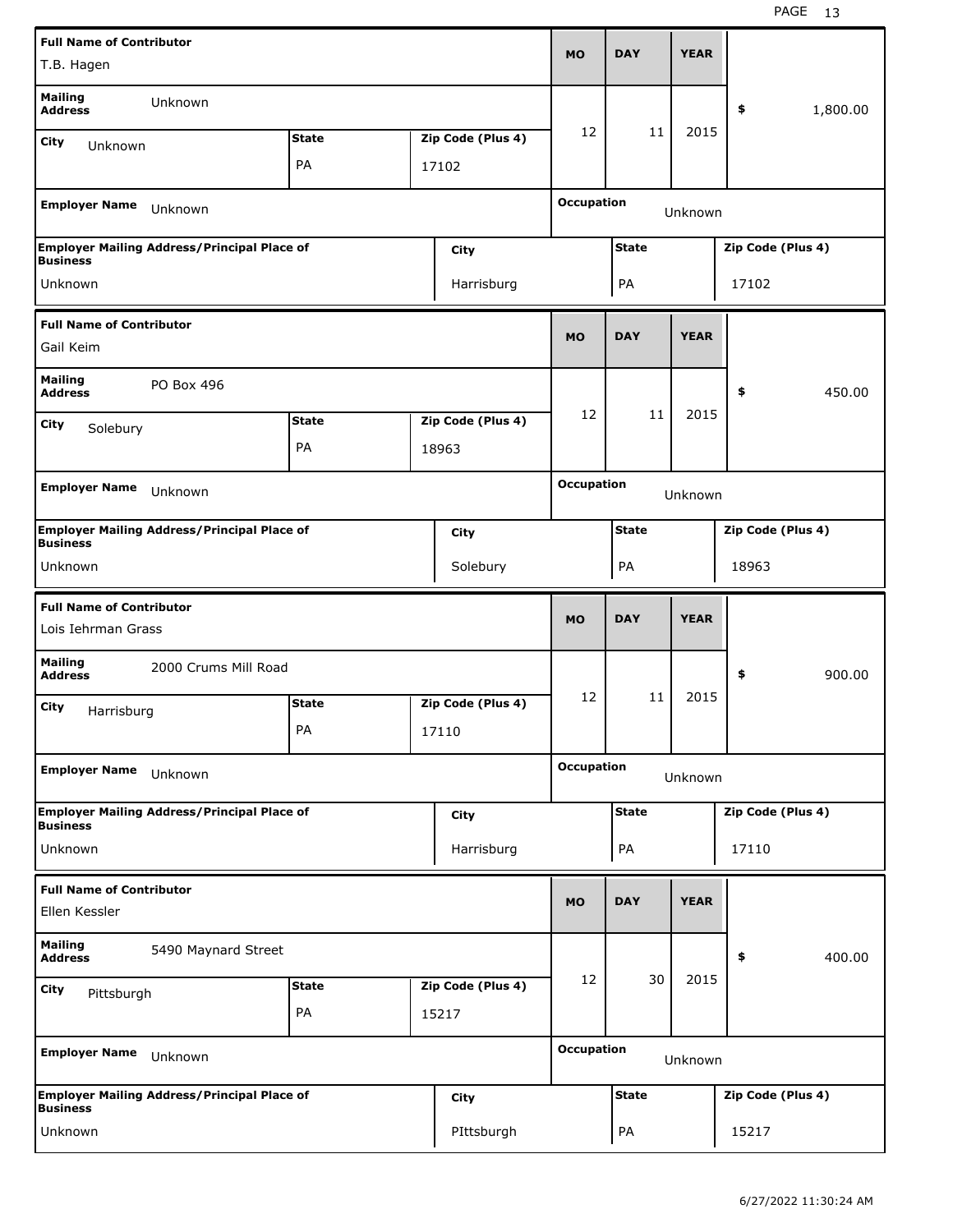| <b>Full Name of Contributor</b>                     |                                                    |              |                           |                   |              | <b>YEAR</b> |                   |        |
|-----------------------------------------------------|----------------------------------------------------|--------------|---------------------------|-------------------|--------------|-------------|-------------------|--------|
| Jody Figas                                          |                                                    |              |                           | <b>MO</b>         | <b>DAY</b>   |             |                   |        |
| <b>Mailing</b><br><b>Address</b>                    | 2305 Sarah Street                                  |              |                           |                   |              |             | \$                | 700.00 |
| City<br>Pittsburgh                                  |                                                    | <b>State</b> | Zip Code (Plus 4)         | 12                | 30           | 2015        |                   |        |
|                                                     |                                                    | PA           | 15203                     |                   |              |             |                   |        |
| <b>Employer Name</b>                                | Unknown                                            |              |                           | <b>Occupation</b> |              | Unknown     |                   |        |
|                                                     | <b>Employer Mailing Address/Principal Place of</b> |              | City                      |                   | <b>State</b> |             | Zip Code (Plus 4) |        |
| <b>Business</b><br>Unknown                          |                                                    |              | PIttsburgh                |                   | PA           |             | 15203             |        |
|                                                     |                                                    |              |                           |                   |              |             |                   |        |
| <b>Full Name of Contributor</b><br>Krista Campbell  |                                                    |              |                           | <b>MO</b>         | <b>DAY</b>   | <b>YEAR</b> |                   |        |
| <b>Mailing</b><br><b>Address</b>                    | 7711 Tuscarora Street                              |              |                           |                   |              |             | \$                | 659.85 |
| City<br>Pittsburgh                                  |                                                    | <b>State</b> | Zip Code (Plus 4)         | 12                | 10           | 2015        |                   |        |
|                                                     |                                                    | PA           | 15221                     |                   |              |             |                   |        |
|                                                     |                                                    |              |                           | <b>Occupation</b> |              |             |                   |        |
| <b>Employer Name</b>                                | Unknown                                            |              |                           |                   |              | Unknown     |                   |        |
|                                                     | <b>Employer Mailing Address/Principal Place of</b> |              | City                      |                   | <b>State</b> |             | Zip Code (Plus 4) |        |
| <b>Business</b><br>Unknown                          |                                                    |              | PIttsburgh                |                   | PA           |             | 15221             |        |
|                                                     |                                                    |              |                           |                   |              |             |                   |        |
|                                                     |                                                    |              |                           |                   |              |             |                   |        |
| <b>Full Name of Contributor</b><br>Sarah Flaherty   |                                                    |              |                           | <b>MO</b>         | <b>DAY</b>   | <b>YEAR</b> |                   |        |
| <b>Mailing</b><br><b>Address</b>                    | 2359 Railroad Street                               |              |                           |                   |              |             | \$                | 635.40 |
| City                                                |                                                    | <b>State</b> | Zip Code (Plus 4)         | 12                | 10           | 2015        |                   |        |
| Pittsburgh                                          |                                                    | PA           | 15222                     |                   |              |             |                   |        |
| <b>Employer Name</b>                                | Unknown                                            |              |                           | <b>Occupation</b> |              | Unknown     |                   |        |
|                                                     | <b>Employer Mailing Address/Principal Place of</b> |              |                           |                   | <b>State</b> |             | Zip Code (Plus 4) |        |
| <b>Business</b>                                     |                                                    |              | City                      |                   |              |             |                   |        |
| Unknown                                             |                                                    |              | PIttsburgh                |                   | PA           |             | 15222             |        |
| <b>Full Name of Contributor</b><br>Graham Shearling |                                                    |              |                           | <b>MO</b>         | <b>DAY</b>   | <b>YEAR</b> |                   |        |
| <b>Mailing</b><br><b>Address</b>                    | 412 Samponia Way                                   |              |                           |                   |              |             | \$                | 293.10 |
| City                                                |                                                    | <b>State</b> | Zip Code (Plus 4)         | 12                | 10           | 2015        |                   |        |
| Pittsburgh                                          |                                                    | PA           | 15212                     |                   |              |             |                   |        |
| <b>Employer Name</b>                                | Unknown                                            |              |                           | <b>Occupation</b> |              | Unknown     |                   |        |
|                                                     | <b>Employer Mailing Address/Principal Place of</b> |              |                           |                   | <b>State</b> |             | Zip Code (Plus 4) |        |
| <b>Business</b><br>Unknown                          |                                                    |              | <b>City</b><br>PIttsburgh |                   | PA           |             | 15212             |        |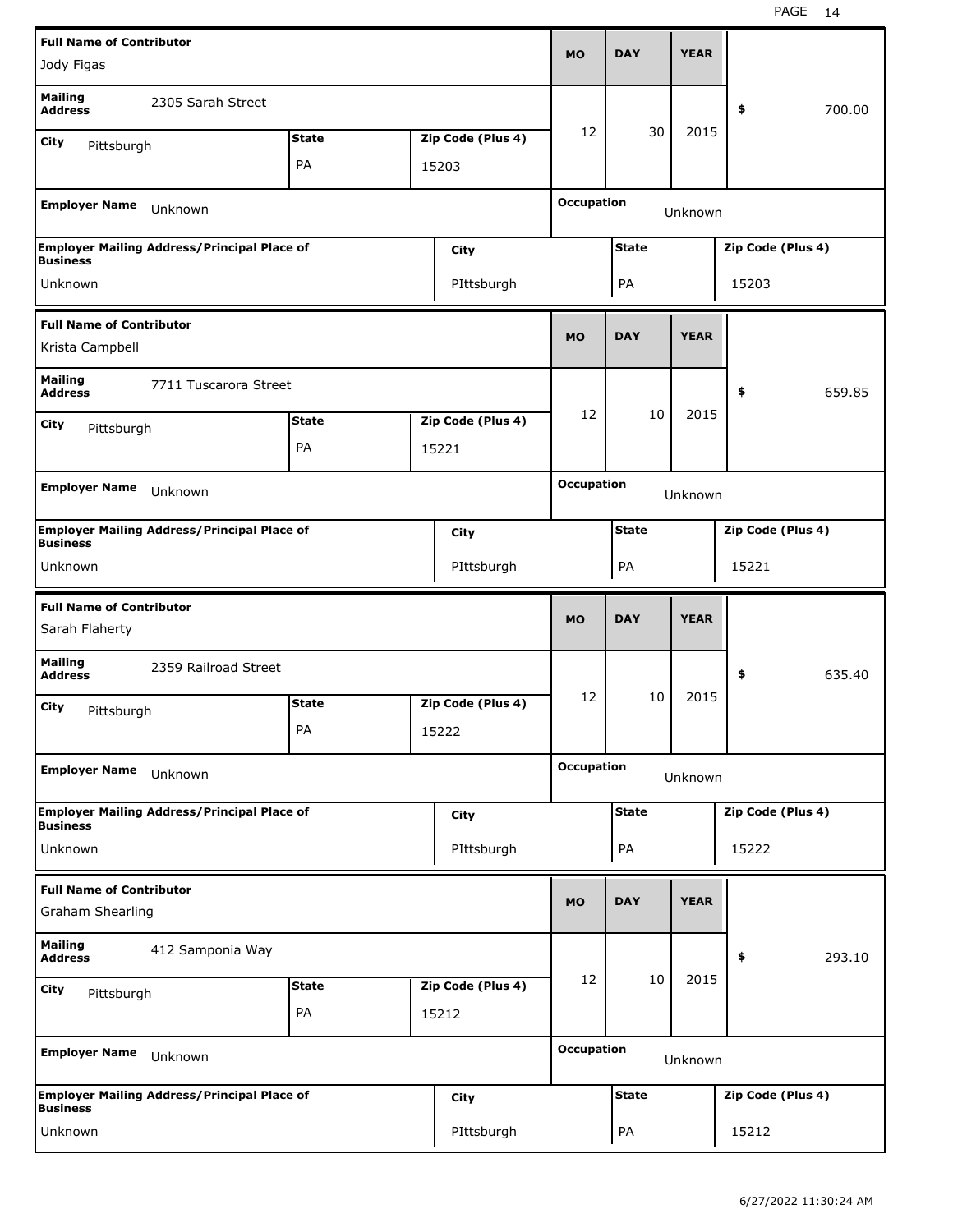| <b>Full Name of Contributor</b>                    |                                                    |              |                   | <b>MO</b>         | <b>DAY</b>   | <b>YEAR</b> |                   |          |
|----------------------------------------------------|----------------------------------------------------|--------------|-------------------|-------------------|--------------|-------------|-------------------|----------|
| Alison Wertz                                       |                                                    |              |                   |                   |              |             |                   |          |
| <b>Mailing</b><br><b>Address</b>                   | 39 Oblock Lane                                     |              |                   |                   |              |             | \$                | 300.00   |
| City<br>McDonald                                   |                                                    | <b>State</b> | Zip Code (Plus 4) | 12                | 10           | 2015        |                   |          |
|                                                    |                                                    | PA           | 15057             |                   |              |             |                   |          |
| <b>Employer Name</b>                               | Unknown                                            |              |                   | <b>Occupation</b> |              | Unknown     |                   |          |
|                                                    | <b>Employer Mailing Address/Principal Place of</b> |              | City              |                   | <b>State</b> |             | Zip Code (Plus 4) |          |
| <b>Business</b><br>Unknown                         |                                                    |              | McDonald          |                   |              |             | 15057             |          |
|                                                    |                                                    |              |                   |                   | PA           |             |                   |          |
| <b>Full Name of Contributor</b><br>Carole Bailey   |                                                    |              |                   | <b>MO</b>         | <b>DAY</b>   | <b>YEAR</b> |                   |          |
| <b>Mailing</b><br><b>Address</b>                   | 5427 Forbes Avenue                                 |              |                   |                   |              |             | \$                | 1,300.00 |
| City                                               |                                                    | <b>State</b> | Zip Code (Plus 4) | 12                | 10           | 2015        |                   |          |
| Pittsburgh                                         |                                                    | PA           | 15217             |                   |              |             |                   |          |
|                                                    |                                                    |              |                   |                   |              |             |                   |          |
| <b>Employer Name</b>                               | Unknown                                            |              |                   | <b>Occupation</b> |              | Unknown     |                   |          |
| <b>Business</b>                                    | <b>Employer Mailing Address/Principal Place of</b> |              | City              |                   | <b>State</b> |             | Zip Code (Plus 4) |          |
| Unknown                                            |                                                    |              | PIttsburgh        |                   | PA           |             | 15217             |          |
|                                                    |                                                    |              |                   |                   |              |             |                   |          |
| <b>Full Name of Contributor</b><br>Neal Bisno      |                                                    |              |                   | <b>MO</b>         | <b>DAY</b>   | <b>YEAR</b> |                   |          |
| <b>Mailing</b><br><b>Address</b>                   | 1507 Buena Vista Street                            |              |                   |                   |              |             | \$                | 650.00   |
|                                                    |                                                    | <b>State</b> | Zip Code (Plus 4) | 12                | 10           | 2015        |                   |          |
| City<br>Pittsburgh                                 |                                                    | PA           | 15212             |                   |              |             |                   |          |
| <b>Employer Name</b>                               | Unknown                                            |              |                   | <b>Occupation</b> |              | Unknown     |                   |          |
|                                                    |                                                    |              |                   |                   | <b>State</b> |             | Zip Code (Plus 4) |          |
| <b>Business</b>                                    | <b>Employer Mailing Address/Principal Place of</b> |              | City              |                   |              |             |                   |          |
| Unknown                                            |                                                    |              | PIttsburgh        |                   | PA           |             | 15212             |          |
| <b>Full Name of Contributor</b><br>Valerie arkoosh |                                                    |              |                   | <b>MO</b>         | <b>DAY</b>   | <b>YEAR</b> |                   |          |
| <b>Mailing</b><br><b>Address</b>                   | 530 Spring Lane                                    |              |                   |                   |              |             | \$                | 2,250.00 |
|                                                    |                                                    | <b>State</b> | Zip Code (Plus 4) | 11                | 25           | 2015        |                   |          |
| City<br>Wyndmoor                                   |                                                    | PA           | 19038             |                   |              |             |                   |          |
| <b>Employer Name</b>                               | unknown                                            |              |                   | <b>Occupation</b> |              | Unknown     |                   |          |
| <b>Business</b>                                    | <b>Employer Mailing Address/Principal Place of</b> |              | City              |                   | <b>State</b> |             | Zip Code (Plus 4) |          |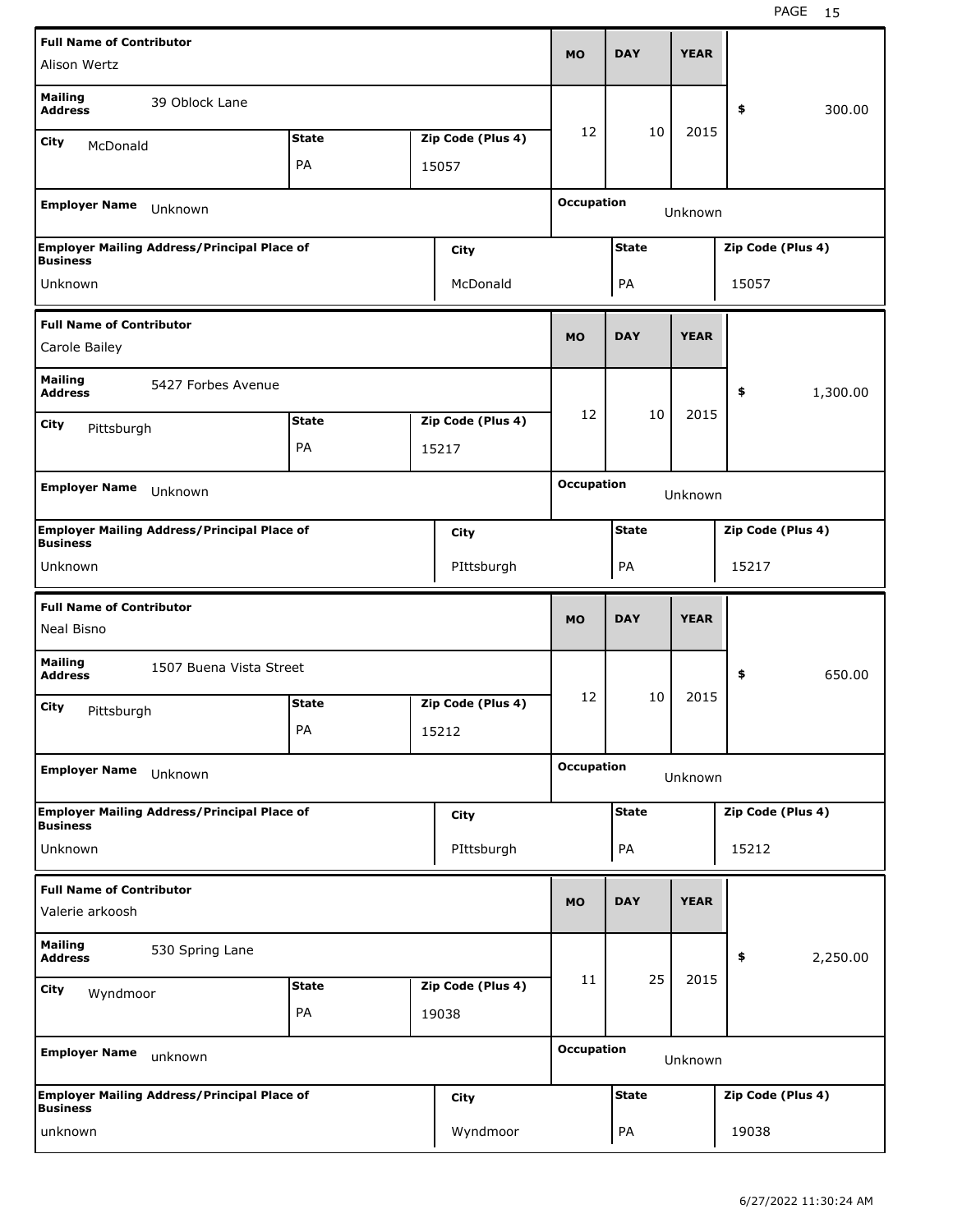| <b>Full Name of Contributor</b>                      |                                                    |              |                   |                   |              |             |                   |        |
|------------------------------------------------------|----------------------------------------------------|--------------|-------------------|-------------------|--------------|-------------|-------------------|--------|
| Jeanne Dodson                                        |                                                    |              |                   | <b>MO</b>         | <b>DAY</b>   | <b>YEAR</b> |                   |        |
| <b>Mailing</b><br><b>Address</b>                     | Unknown                                            |              |                   |                   |              |             | \$                | 450.00 |
| City<br>Unknown                                      |                                                    | <b>State</b> | Zip Code (Plus 4) | 11                | 25           | 2015        |                   |        |
|                                                      |                                                    | PA           | 17102             |                   |              |             |                   |        |
| <b>Employer Name</b>                                 | Unknown                                            |              |                   | <b>Occupation</b> |              | Unknown     |                   |        |
| <b>Business</b>                                      | <b>Employer Mailing Address/Principal Place of</b> |              | <b>City</b>       |                   | <b>State</b> |             | Zip Code (Plus 4) |        |
| Unknown                                              |                                                    |              | Unknown           |                   | PA           |             | 17102             |        |
| <b>Full Name of Contributor</b>                      |                                                    |              |                   | <b>MO</b>         | <b>DAY</b>   | <b>YEAR</b> |                   |        |
| Lisa Giusti                                          |                                                    |              |                   |                   |              |             |                   |        |
| <b>Mailing</b><br><b>Address</b>                     | 151 Irwin Avenue                                   |              |                   |                   |              |             | \$                | 450.00 |
| City<br>Pittsburgh                                   |                                                    | <b>State</b> | Zip Code (Plus 4) | 11                | 25           | 2015        |                   |        |
|                                                      |                                                    | PA           | 15202             |                   |              |             |                   |        |
|                                                      |                                                    |              |                   | <b>Occupation</b> |              |             |                   |        |
| <b>Employer Name</b>                                 | Unknown                                            |              |                   |                   |              | Unknown     |                   |        |
| <b>Business</b>                                      | <b>Employer Mailing Address/Principal Place of</b> |              | <b>City</b>       |                   | <b>State</b> |             | Zip Code (Plus 4) |        |
| Unknown                                              |                                                    |              | Pittsburgh        |                   | PA           |             | 15202             |        |
|                                                      |                                                    |              |                   |                   |              |             |                   |        |
|                                                      |                                                    |              |                   |                   |              |             |                   |        |
| <b>Full Name of Contributor</b><br>A Billiet Lackner |                                                    |              |                   | <b>MO</b>         | <b>DAY</b>   | <b>YEAR</b> |                   |        |
| <b>Mailing</b><br><b>Address</b>                     | 301 Kings Highway                                  |              |                   |                   |              |             | \$                | 90.00  |
| City                                                 |                                                    | <b>State</b> | Zip Code (Plus 4) | 11                | 25           | 2015        |                   |        |
| Carnegie                                             |                                                    | PA           | 15106             |                   |              |             |                   |        |
| <b>Employer Name</b>                                 |                                                    |              |                   | <b>Occupation</b> |              |             |                   |        |
|                                                      | <b>Employer Mailing Address/Principal Place of</b> |              |                   |                   | <b>State</b> |             | Zip Code (Plus 4) |        |
| <b>Business</b>                                      |                                                    |              | <b>City</b>       |                   |              |             |                   |        |
| <b>Full Name of Contributor</b>                      |                                                    |              |                   |                   |              |             |                   |        |
| A Billiet Lackner                                    |                                                    |              |                   | <b>MO</b>         | <b>DAY</b>   | <b>YEAR</b> |                   |        |
| <b>Mailing</b><br><b>Address</b>                     | 301 Kings Highway                                  |              |                   |                   |              |             | \$                | 450.00 |
| City<br>Carnegie                                     |                                                    | <b>State</b> | Zip Code (Plus 4) | 11                | 25           | 2015        |                   |        |
|                                                      |                                                    | PA           | 15106             |                   |              |             |                   |        |
| <b>Employer Name</b>                                 |                                                    |              |                   | <b>Occupation</b> |              |             |                   |        |
| <b>Business</b>                                      | <b>Employer Mailing Address/Principal Place of</b> |              | <b>City</b>       |                   | <b>State</b> |             | Zip Code (Plus 4) |        |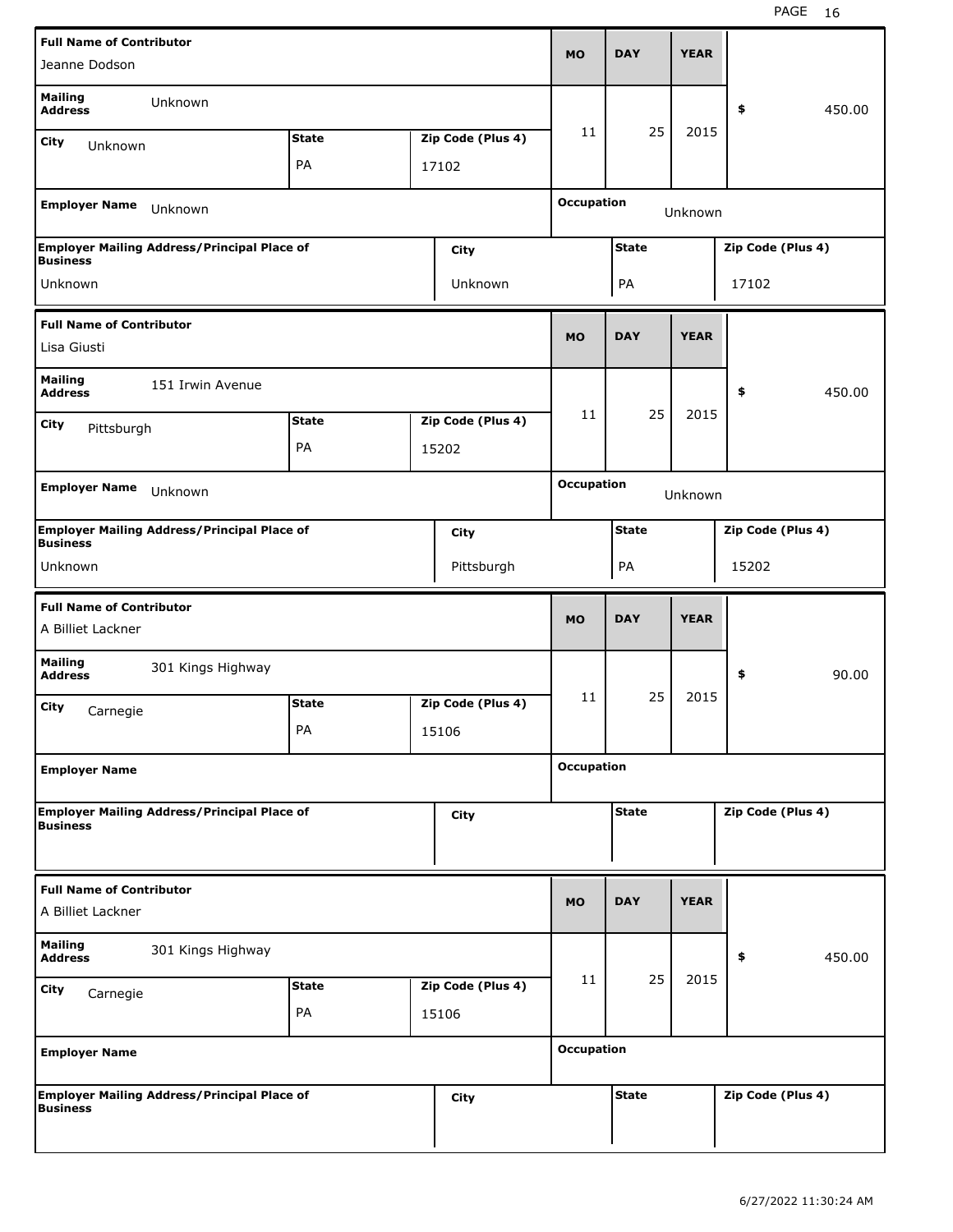| <b>Full Name of Contributor</b>                     |                                                    |              |                   |                   |              |             |                   |        |
|-----------------------------------------------------|----------------------------------------------------|--------------|-------------------|-------------------|--------------|-------------|-------------------|--------|
| A Billiet Lackner                                   |                                                    |              |                   | MO                | <b>DAY</b>   | <b>YEAR</b> |                   |        |
| <b>Mailing</b><br><b>Address</b>                    | 301 Kings Highway                                  |              |                   |                   |              |             | \$                | 90.00  |
| City<br>Carnegie                                    |                                                    | <b>State</b> | Zip Code (Plus 4) | 11                | 25           | 2015        |                   |        |
|                                                     |                                                    | PA           | 15106             |                   |              |             |                   |        |
| <b>Employer Name</b>                                |                                                    |              |                   | <b>Occupation</b> |              |             |                   |        |
| <b>Business</b>                                     | <b>Employer Mailing Address/Principal Place of</b> |              | City              |                   | <b>State</b> |             | Zip Code (Plus 4) |        |
| <b>Full Name of Contributor</b><br>Aleigha Cavalier |                                                    |              |                   | <b>MO</b>         | <b>DAY</b>   | <b>YEAR</b> |                   |        |
| <b>Mailing</b><br><b>Address</b>                    | 112 Washington Place #8F                           |              |                   |                   |              |             | \$                | 288.00 |
| City                                                |                                                    | <b>State</b> | Zip Code (Plus 4) | 11                | 25           | 2015        |                   |        |
| Pittsburgh                                          |                                                    | PA           | 15219             |                   |              |             |                   |        |
| <b>Employer Name</b>                                | <b>Planned Parenthood</b>                          |              |                   | <b>Occupation</b> |              | Unknown     |                   |        |
|                                                     |                                                    |              |                   |                   |              |             |                   |        |
| <b>Business</b>                                     | <b>Employer Mailing Address/Principal Place of</b> |              | City              |                   | <b>State</b> |             | Zip Code (Plus 4) |        |
| 933 Liberty Avenue                                  |                                                    |              | Pittsburgh        |                   | PA           |             | 15222             |        |
|                                                     |                                                    |              |                   |                   |              |             |                   |        |
| <b>Full Name of Contributor</b><br>Louanne Baily    |                                                    |              |                   | <b>MO</b>         | <b>DAY</b>   | <b>YEAR</b> |                   |        |
| <b>Mailing</b><br><b>Address</b>                    | 201 mayfair Drive                                  |              |                   |                   |              |             | \$                | 450.00 |
|                                                     |                                                    | <b>State</b> | Zip Code (Plus 4) | 11                | 25           | 2015        |                   |        |
| City<br>Pittsburgh                                  |                                                    | PA           | 15228             |                   |              |             |                   |        |
| <b>Employer Name</b>                                | unknown                                            |              |                   | <b>Occupation</b> |              | UInknown    |                   |        |
|                                                     | <b>Employer Mailing Address/Principal Place of</b> |              | City              |                   | <b>State</b> |             | Zip Code (Plus 4) |        |
| <b>Business</b><br>unknown                          |                                                    |              | Pittsburgh        |                   | PA           |             | 15228             |        |
| <b>Full Name of Contributor</b><br>Mary Frank       |                                                    |              |                   | <b>MO</b>         | <b>DAY</b>   | <b>YEAR</b> |                   |        |
| <b>Mailing</b><br><b>Address</b>                    | 104 Woodside Road Apt b-304                        |              |                   |                   |              |             | \$                | 450.00 |
|                                                     |                                                    | <b>State</b> | Zip Code (Plus 4) | 11                | 25           | 2015        |                   |        |
| City<br>haverford                                   |                                                    | PA           | 19041             |                   |              |             |                   |        |
| <b>Employer Name</b>                                | unknown                                            |              |                   | <b>Occupation</b> |              | unknown     |                   |        |
| <b>Business</b>                                     | <b>Employer Mailing Address/Principal Place of</b> |              | City              |                   | <b>State</b> |             | Zip Code (Plus 4) |        |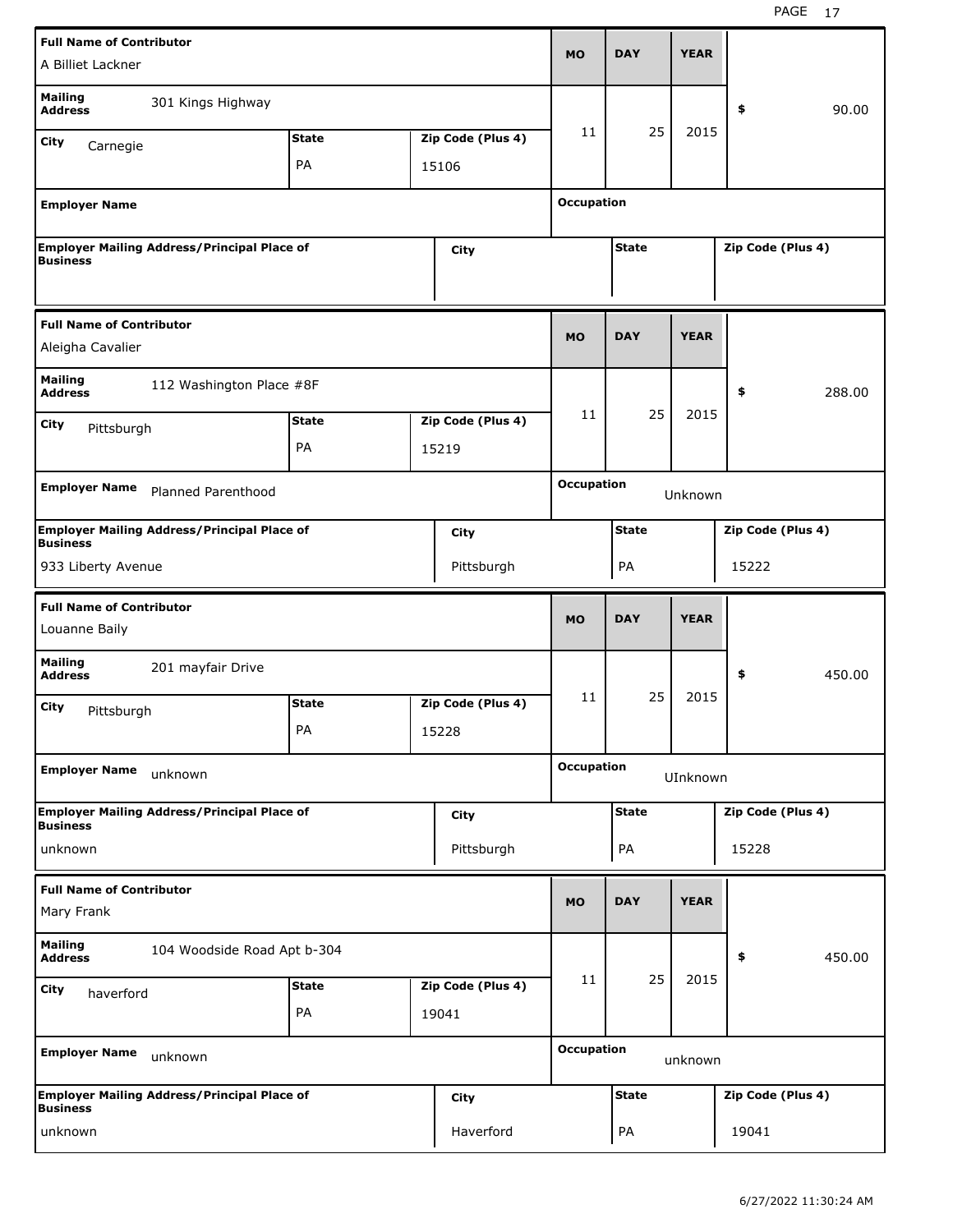**\$**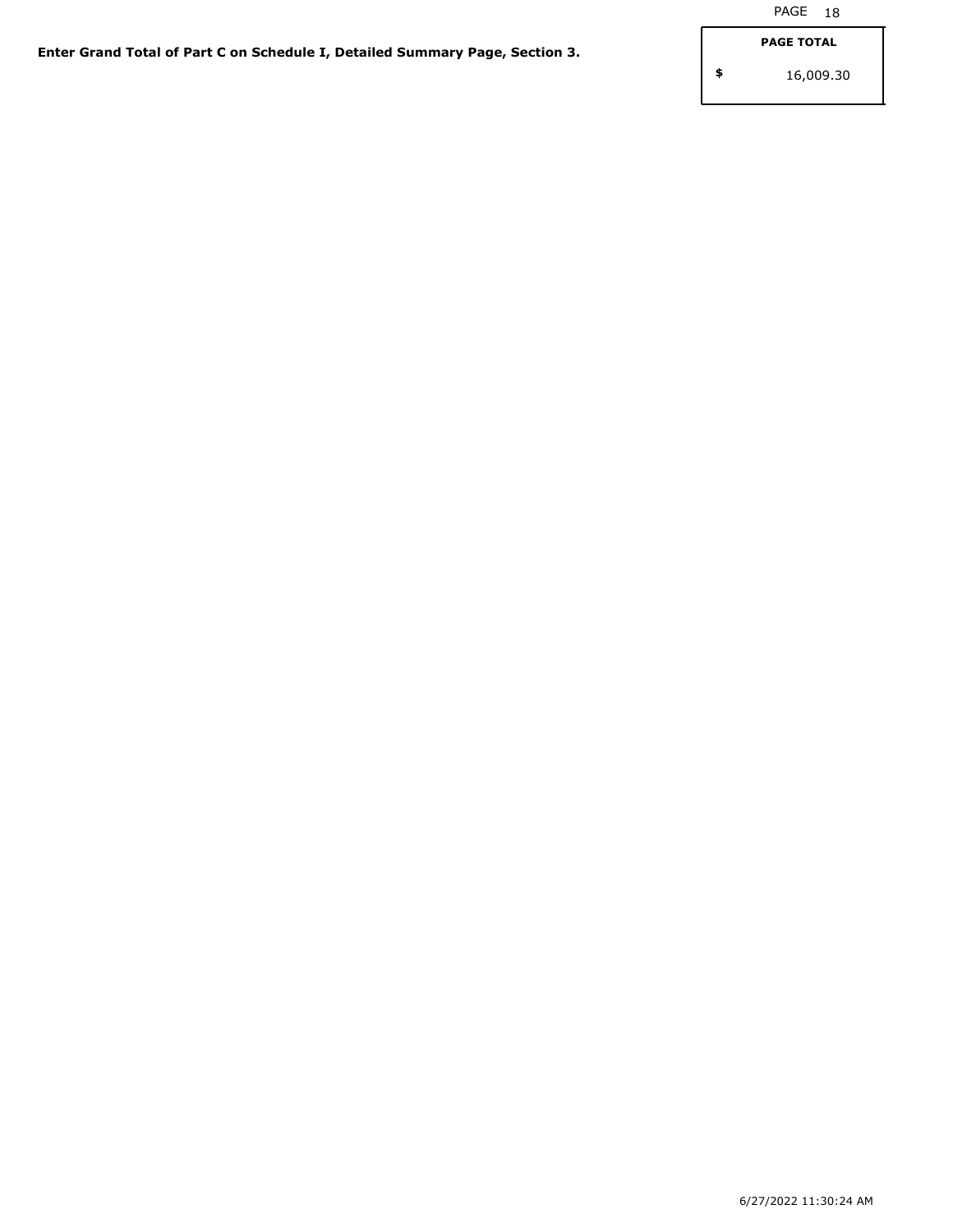### **PART E OTHER RECEIPTS**

#### **REFUNDS, INTEREST INCOME, RETURNED CHECKS, ETC.**

#### **Use this Part to report refunds received, interest earned, returned checks and**

#### **prior expenditures that were returned to the filer.**

| Name of Filing Committee or Candidate                                        |              |                   |       | <b>Reporting Period</b> |             |             |                   |      |
|------------------------------------------------------------------------------|--------------|-------------------|-------|-------------------------|-------------|-------------|-------------------|------|
|                                                                              |              |                   | From: |                         |             | To:         |                   |      |
|                                                                              |              |                   |       |                         | <b>DATE</b> |             | <b>AMOUNT</b>     |      |
| <b>Full Name</b>                                                             |              |                   |       | <b>MO</b>               | <b>DAY</b>  | <b>YEAR</b> |                   |      |
| <b>Mailing Address</b>                                                       |              |                   |       |                         |             |             | \$                | 0.00 |
| City                                                                         | <b>State</b> | Zip Code (Plus 4) |       |                         |             |             |                   |      |
| <b>Receipt Description</b>                                                   |              |                   |       |                         |             |             |                   |      |
| Enter Grand Total of Part E on Schedule I, Detailed Summary Page, Section 4. |              |                   |       |                         |             |             | <b>PAGE TOTAL</b> |      |
|                                                                              |              |                   |       |                         |             |             | \$                | 0.00 |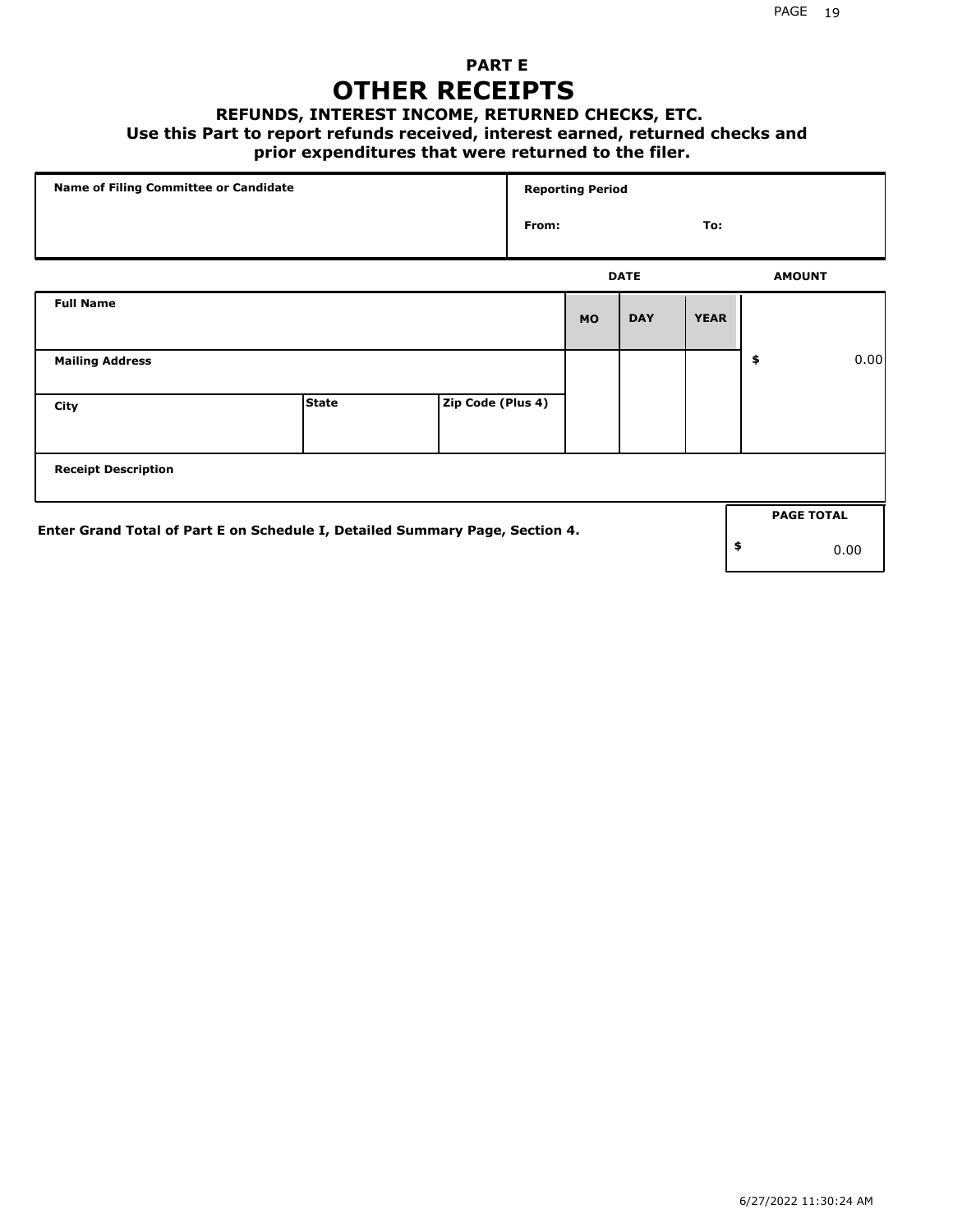#### **SCHEDULE II IN-KIND CONTRIBUTIONS AND VALUABLE THINGS RECEIVED USE THIS SCHEDULE TO REPORT ALL IN-KIND CONTRIBUTIONS OF VALUABLE THINGS**

#### **DURING THE REPORTING PERIOD.**

**Detailed Summary Page**

| <b>Name of Filing Committee or Candidate</b>                                                                                                                                | <b>Reporting Period</b> |                  |            |
|-----------------------------------------------------------------------------------------------------------------------------------------------------------------------------|-------------------------|------------------|------------|
| PLANNED PARENTHOOD PA INC                                                                                                                                                   | From:                   | $11/24/2015$ To: | 12/31/2015 |
| 1. UNITEMIZED IN-KIND CONTRIBUTIONS RECEIVED - VALUE OF \$50.00 OR LESS PER CONTRIBUTOR                                                                                     |                         |                  |            |
| <b>TOTAL for the Reporting Period</b>                                                                                                                                       | (1)                     | \$               | 0.00       |
| 2. IN-KIND CONTRIBUTIONS RECEIVED - VALUE OF \$50.01 TO \$250.00 (FROM PART F)                                                                                              |                         |                  |            |
| <b>TOTAL for the Reporting Period</b>                                                                                                                                       | (2)                     | \$               | 0.00       |
| 3. IN-KIND CONTRIBUTION RECIEVED - VALUE OVER \$250.00 (FROM PART G)                                                                                                        |                         |                  |            |
| <b>TOTAL for the Reporting Period</b>                                                                                                                                       | (3)                     | \$               | 0.00       |
| TOTAL VALUE OF IN-KIND CONTRIBUTIONS DURING THIS REPORTING PERIOD (Add and enter<br>amount totals from Boxes 1,2, and 3; also enter on Page 1, Reports Cover Page, Item F.) |                         | \$               | 0.00       |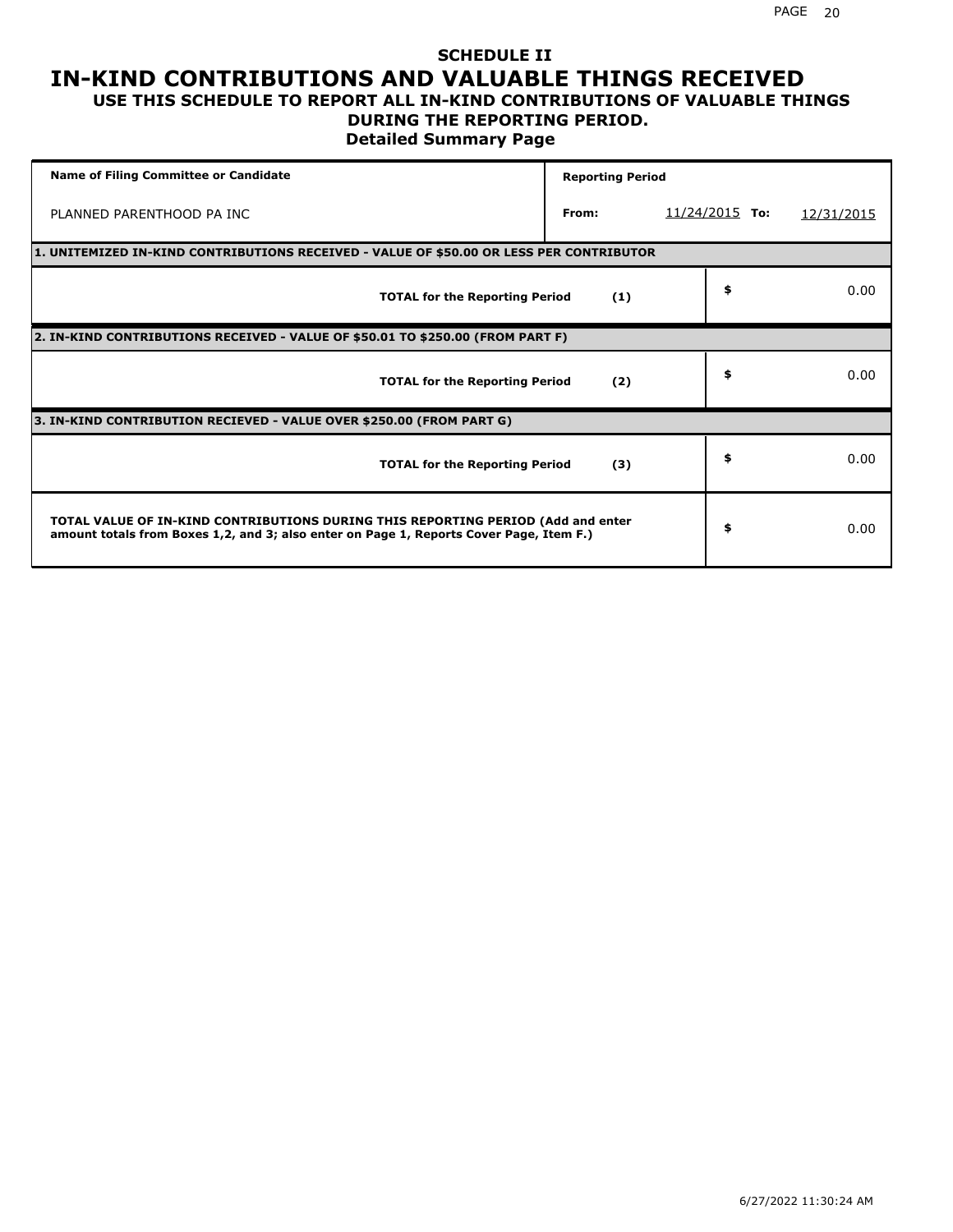# **SCHEDULE II PART F IN-KIND CONTRIBUTIONS RECEIVED**

## **VALUE OF \$50.01 TO \$250.00**

| Name of Filing Committee or Candidate                                                                         |              |                   | <b>Reporting Period</b> |             |             |                   |      |
|---------------------------------------------------------------------------------------------------------------|--------------|-------------------|-------------------------|-------------|-------------|-------------------|------|
|                                                                                                               |              |                   | From:                   |             |             | To:               |      |
|                                                                                                               |              |                   |                         | <b>DATE</b> |             | <b>AMOUNT</b>     |      |
| <b>Full Name of Contributor</b>                                                                               |              |                   | <b>MO</b>               | <b>DAY</b>  | <b>YEAR</b> |                   |      |
| <b>Mailing Address</b>                                                                                        |              |                   |                         |             |             | \$                | 0.00 |
| City                                                                                                          | <b>State</b> | Zip Code (Plus 4) |                         |             |             |                   |      |
| <b>Description of Contribution:</b>                                                                           |              |                   |                         |             |             |                   |      |
| Enter Grand Total of Part F on Schedule II, In-Kind Contributions Detailed Summary Page,<br><b>Section 2.</b> |              |                   |                         |             |             | <b>PAGE TOTAL</b> |      |
|                                                                                                               |              |                   |                         |             | \$          |                   | 0.00 |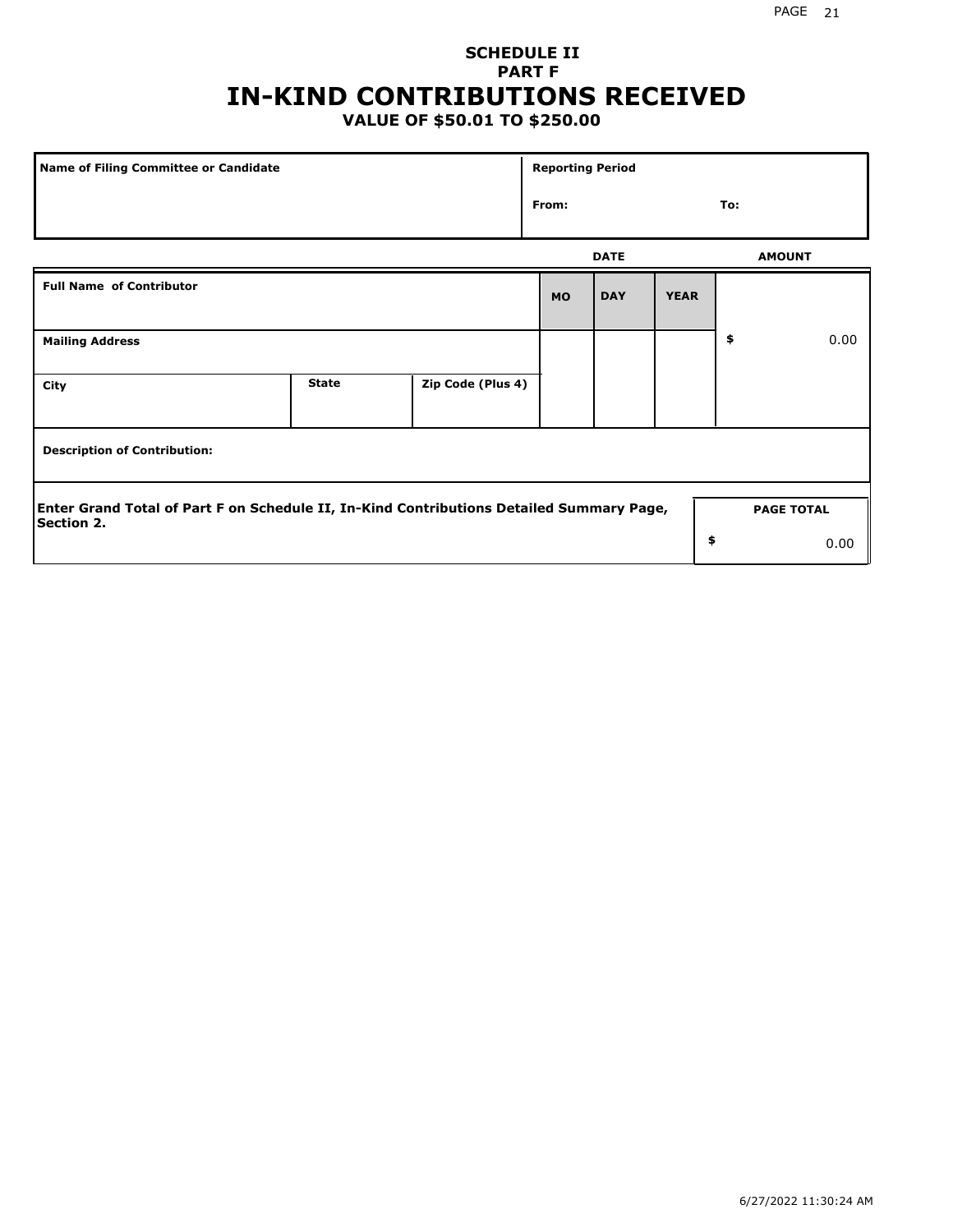#### **SCHEDULE II PART G IN-KIND CONTRIBUTIONS RECEIVED VALUE OVER \$250.00**

| Name of Filing Committee or Candidate                                 |              |      |                  |              |       | <b>Reporting Period</b> |                      |             |                                    |
|-----------------------------------------------------------------------|--------------|------|------------------|--------------|-------|-------------------------|----------------------|-------------|------------------------------------|
|                                                                       |              |      |                  |              | From: |                         |                      | To:         |                                    |
|                                                                       |              |      |                  |              |       |                         | <b>DATE</b>          |             | <b>AMOUNT</b>                      |
| <b>Full Name of Contributor</b>                                       |              |      |                  |              |       | <b>MO</b>               | <b>DAY</b>           | <b>YEAR</b> |                                    |
| <b>Mailing Address</b>                                                |              |      |                  |              |       |                         |                      |             | \$<br>0.00                         |
| City                                                                  | <b>State</b> |      | Zip Code(Plus 4) |              |       |                         |                      |             |                                    |
| <b>Employer of Contributor</b>                                        |              |      |                  |              |       | <b>Occupation</b>       |                      |             |                                    |
| <b>Employer Mailing Address/Principal Place of</b><br><b>Business</b> |              | City |                  | <b>State</b> |       | 4)                      | <b>Zip Code(Plus</b> |             | <b>Description of Contribution</b> |

| Enter Grand Total of Part G on Schedule II, In-Kind Contributions Detailed |  | <b>PAGE TOTAL</b> |
|----------------------------------------------------------------------------|--|-------------------|
| <b>Summary Page, Section 3.</b>                                            |  | 0.00              |
|                                                                            |  |                   |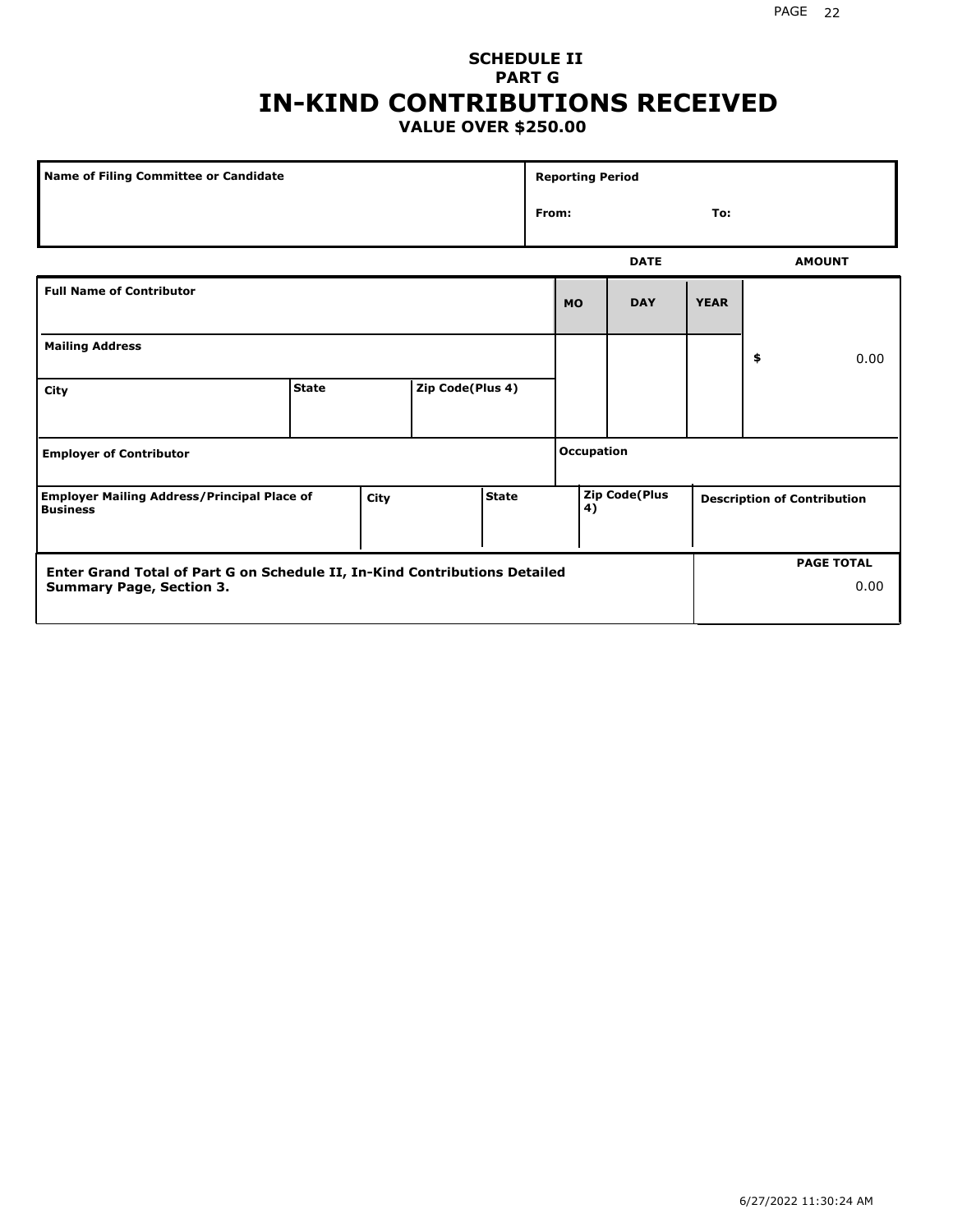# **SCHEDULE III STATEMENT OF EXPENDITURES**

| Name of Filing Committee or Candidate                            |                    |                            |             | <b>Reporting Period</b>                                   |             |     |               |
|------------------------------------------------------------------|--------------------|----------------------------|-------------|-----------------------------------------------------------|-------------|-----|---------------|
| PLANNED PARENTHOOD PA INC                                        |                    |                            | <b>From</b> |                                                           | 11/24/2015  | To: | 12/31/2015    |
|                                                                  |                    |                            |             | <b>DATE</b>                                               |             |     | <b>AMOUNT</b> |
| <b>To Whom Paid</b><br>DeLissio State House Campaign             |                    |                            | <b>MO</b>   | <b>DAY</b>                                                | <b>YEAR</b> |     |               |
| <b>Mailing Address</b><br>PO Box 4606                            |                    |                            | 12          | 31                                                        | 2015        | \$  | 300.00        |
| City<br>Philadelphia                                             | <b>State</b><br>PA | Zip Code (Plus 4)<br>19127 | Donation    | <b>Description of Expenditure</b>                         |             |     |               |
| <b>To Whom Paid</b><br>Planned Parenthood Assoc of PA            |                    |                            | <b>MO</b>   | <b>DAY</b>                                                | <b>YEAR</b> |     |               |
| <b>Mailing Address</b><br>1514 N 2nd Street                      |                    |                            | 12          | 29                                                        | 2015        | \$  | 549.63        |
| City<br>Harrisburg                                               | <b>State</b><br>PA | Zip Code (Plus 4)<br>17102 | List Rental | <b>Description of Expenditure</b>                         |             |     |               |
| <b>To Whom Paid</b><br>Committee to Elect Leanne Krueger-Braneky |                    |                            | <b>MO</b>   | <b>DAY</b>                                                | <b>YEAR</b> |     |               |
| <b>Mailing Address</b><br>PO Box 22                              |                    |                            | 12          | 24                                                        | 2015        | \$  | 250.00        |
| City<br>Swarthmore                                               | <b>State</b><br>PA | Zip Code (Plus 4)<br>19081 | Donation    | <b>Description of Expenditure</b>                         |             |     |               |
| <b>To Whom Paid</b><br><b>USPS</b>                               |                    |                            | <b>MO</b>   | <b>DAY</b>                                                | <b>YEAR</b> |     |               |
| <b>Mailing Address</b><br>14825 Crooked Hill Road                |                    |                            | 12          | 24                                                        | 2015        | \$  | 225.00        |
| City<br>Harrisburg                                               | <b>State</b><br>PA | Zip Code (Plus 4)<br>17107 | Postage     | <b>Description of Expenditure</b>                         |             |     |               |
| <b>To Whom Paid</b><br>JoAnna Commandaros                        |                    |                            | MO          | <b>DAY</b>                                                | <b>YEAR</b> |     |               |
| <b>Mailing Address</b><br>5720 Friendship Avenue                 |                    |                            | 12          | 23                                                        | 2015        | \$  | 50.00         |
| <b>City</b><br>Pittsburgh                                        | <b>State</b><br>PA | Zip Code (Plus 4)<br>15206 |             | <b>Description of Expenditure</b><br>Event Artist payment |             |     |               |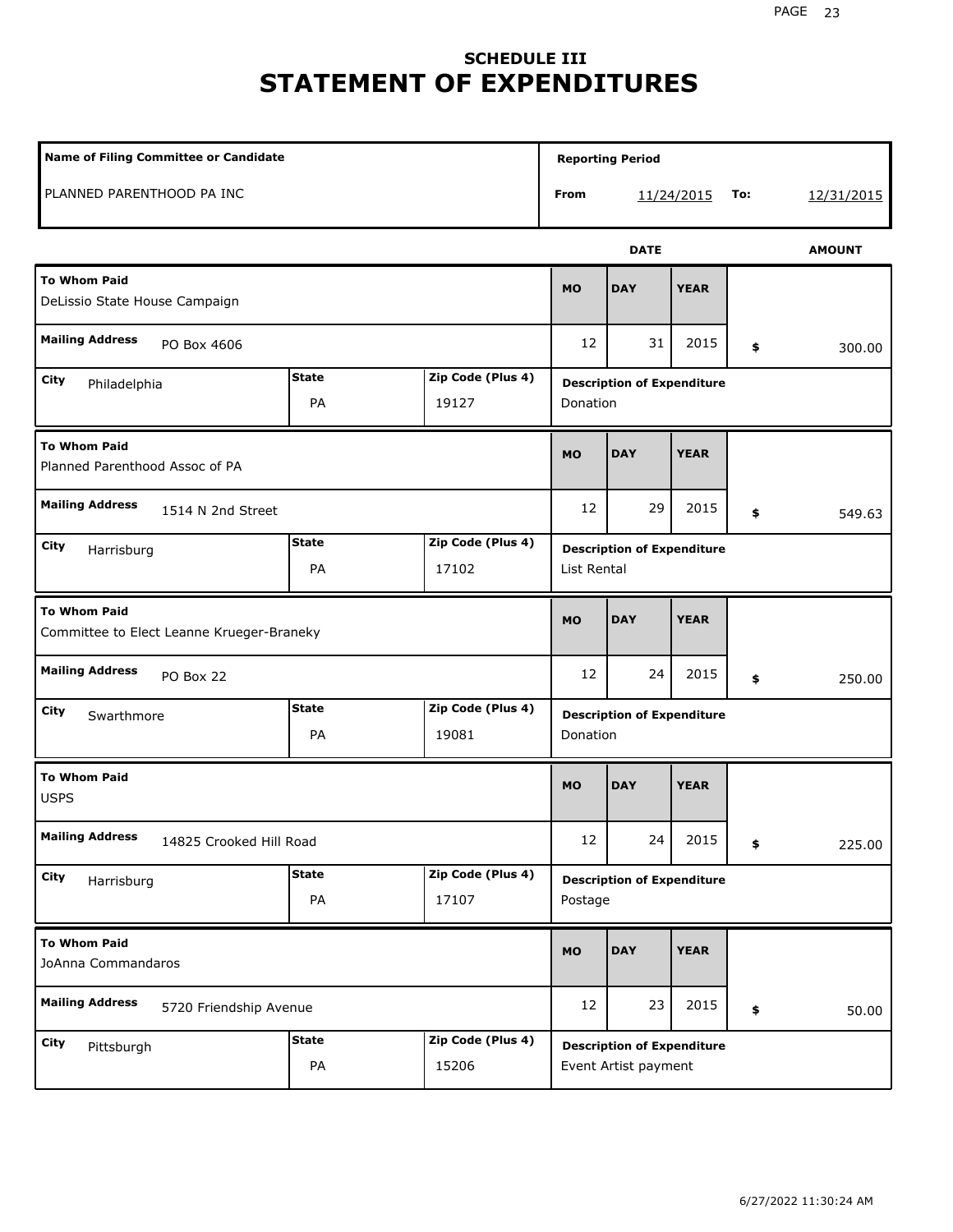| <b>To Whom Paid</b>                                    |                           |              |                   | <b>MO</b> | <b>DAY</b>                        | <b>YEAR</b> |              |
|--------------------------------------------------------|---------------------------|--------------|-------------------|-----------|-----------------------------------|-------------|--------------|
| Judi Charlson                                          |                           |              |                   |           |                                   |             |              |
| <b>Mailing Address</b>                                 | 1226 Murray Hill AV       |              |                   | 12        | 21                                | 2015        | \$<br>325.00 |
| City<br>Pittsburgh                                     |                           | <b>State</b> | Zip Code (Plus 4) |           | <b>Description of Expenditure</b> |             |              |
|                                                        |                           | PA           | 15217             |           | Event Artist Payment              |             |              |
| <b>To Whom Paid</b><br>Susanne Slavick                 |                           |              |                   | <b>MO</b> | <b>DAY</b>                        | <b>YEAR</b> |              |
| <b>Mailing Address</b>                                 | 14 Swan Drive             |              |                   | 12        | 21                                | 2015        | \$<br>106.25 |
| City<br>Pittsburgh                                     |                           | <b>State</b> | Zip Code (Plus 4) |           | <b>Description of Expenditure</b> |             |              |
|                                                        |                           | PA           | 15237             |           | Event Artist payment              |             |              |
| <b>To Whom Paid</b><br>Laura Jean Mclaughlin           |                           |              |                   | <b>MO</b> | <b>DAY</b>                        | <b>YEAR</b> |              |
| <b>Mailing Address</b>                                 | 2 Ann Street              |              |                   | 12        | 21                                | 2015        | \$<br>75.00  |
| City<br>Pittsburgh                                     |                           | <b>State</b> | Zip Code (Plus 4) |           | <b>Description of Expenditure</b> |             |              |
|                                                        |                           | PA           | 15215             |           | Event Artist Payment              |             |              |
|                                                        |                           |              |                   |           |                                   |             |              |
| <b>To Whom Paid</b><br>Sheila Cameron                  |                           |              |                   | <b>MO</b> | <b>DAY</b>                        | <b>YEAR</b> |              |
| <b>Mailing Address</b>                                 | 14018 Idaho Maryland Road |              |                   | 12        | 21                                | 2015        | \$<br>43.75  |
| City<br>Nevada City                                    |                           | <b>State</b> | Zip Code (Plus 4) |           | <b>Description of Expenditure</b> |             |              |
|                                                        |                           | CA           | 95959             |           | Event Artist Payment              |             |              |
| <b>To Whom Paid</b><br>Sheila Cameron                  |                           |              |                   | <b>MO</b> | <b>DAY</b>                        | <b>YEAR</b> |              |
| <b>Mailing Address</b>                                 | 14018 Idaho Maryland Road |              |                   | 12        | 21                                | 2015        | \$<br>75.00  |
| City<br>Nevada City                                    |                           | <b>State</b> | Zip Code (Plus 4) |           | <b>Description of Expenditure</b> |             |              |
|                                                        |                           | ${\sf CA}$   | 95959             |           | Event Artist Payment              |             |              |
| <b>To Whom Paid</b><br>Planned Parenthood PA Advocates |                           |              |                   | <b>MO</b> | <b>DAY</b>                        | <b>YEAR</b> |              |
| <b>Mailing Address</b>                                 | 1514 N 2nd street         |              |                   | 12        | 3                                 | 2015        | \$<br>271.19 |
| City<br>Harrisburg                                     |                           | <b>State</b> | Zip Code (Plus 4) |           | <b>Description of Expenditure</b> |             |              |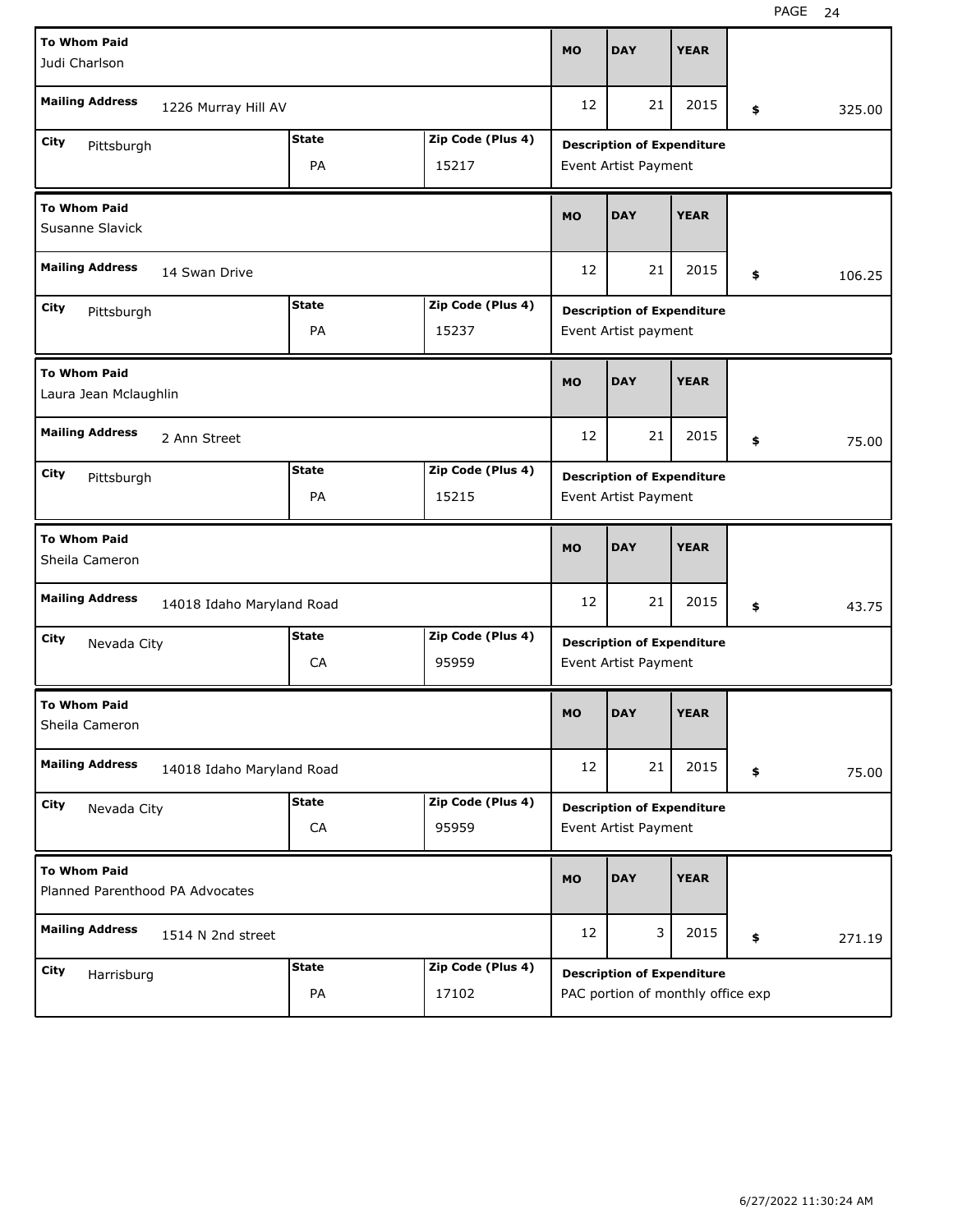| <b>To Whom Paid</b><br>Planned Parenthood PA Advocates                  |                    |                            | <b>MO</b>                                                         | <b>DAY</b> | <b>YEAR</b> |    |                   |
|-------------------------------------------------------------------------|--------------------|----------------------------|-------------------------------------------------------------------|------------|-------------|----|-------------------|
| <b>Mailing Address</b><br>1514 N 2nd street                             |                    |                            | 12                                                                | 3          | 2015        | \$ | 3,532.16          |
| City<br>Harrisburg                                                      | <b>State</b><br>PA | Zip Code (Plus 4)<br>17102 | <b>Description of Expenditure</b><br>PAC portion of Nov 15 salary |            |             |    |                   |
| <b>To Whom Paid</b><br>Lindsey Mauldin                                  |                    |                            | <b>MO</b>                                                         | <b>DAY</b> | <b>YEAR</b> |    |                   |
| <b>Mailing Address</b><br>2148 Ritner Highway                           |                    |                            | 11                                                                | 25         | 2015        | \$ | 487.78            |
| City<br>Carlisle                                                        | <b>State</b><br>PA | Zip Code (Plus 4)<br>17015 | <b>Description of Expenditure</b><br>employee expenses            |            |             |    |                   |
| <b>To Whom Paid</b><br>Vera Lynn DiPietro                               |                    |                            | <b>MO</b>                                                         | <b>DAY</b> | <b>YEAR</b> |    |                   |
| <b>Mailing Address</b><br>1514 n 2nd Street                             |                    |                            | 11                                                                | 25         | 2015        | \$ | 73.38             |
| City<br>Harrisburg                                                      | <b>State</b><br>PA | Zip Code (Plus 4)<br>17102 | <b>Description of Expenditure</b><br>Employee expenses            |            |             |    |                   |
| <b>To Whom Paid</b><br>Vera Lynn DiPietro                               |                    |                            | <b>MO</b>                                                         | <b>DAY</b> | <b>YEAR</b> |    |                   |
| <b>Mailing Address</b><br>1514 n 2nd Street                             |                    |                            | 11                                                                | 25         | 2015        | \$ | 106.27            |
| City<br>Harrisburg                                                      | <b>State</b><br>PA | Zip Code (Plus 4)<br>17102 | <b>Description of Expenditure</b><br>expense reimbursment         |            |             |    |                   |
| Enter Grand Total of Expenditures on Page 1, Report Cover Page, Item D. |                    |                            |                                                                   |            |             |    | <b>PAGE TOTAL</b> |
|                                                                         |                    |                            |                                                                   |            |             | \$ | 6,470.41          |